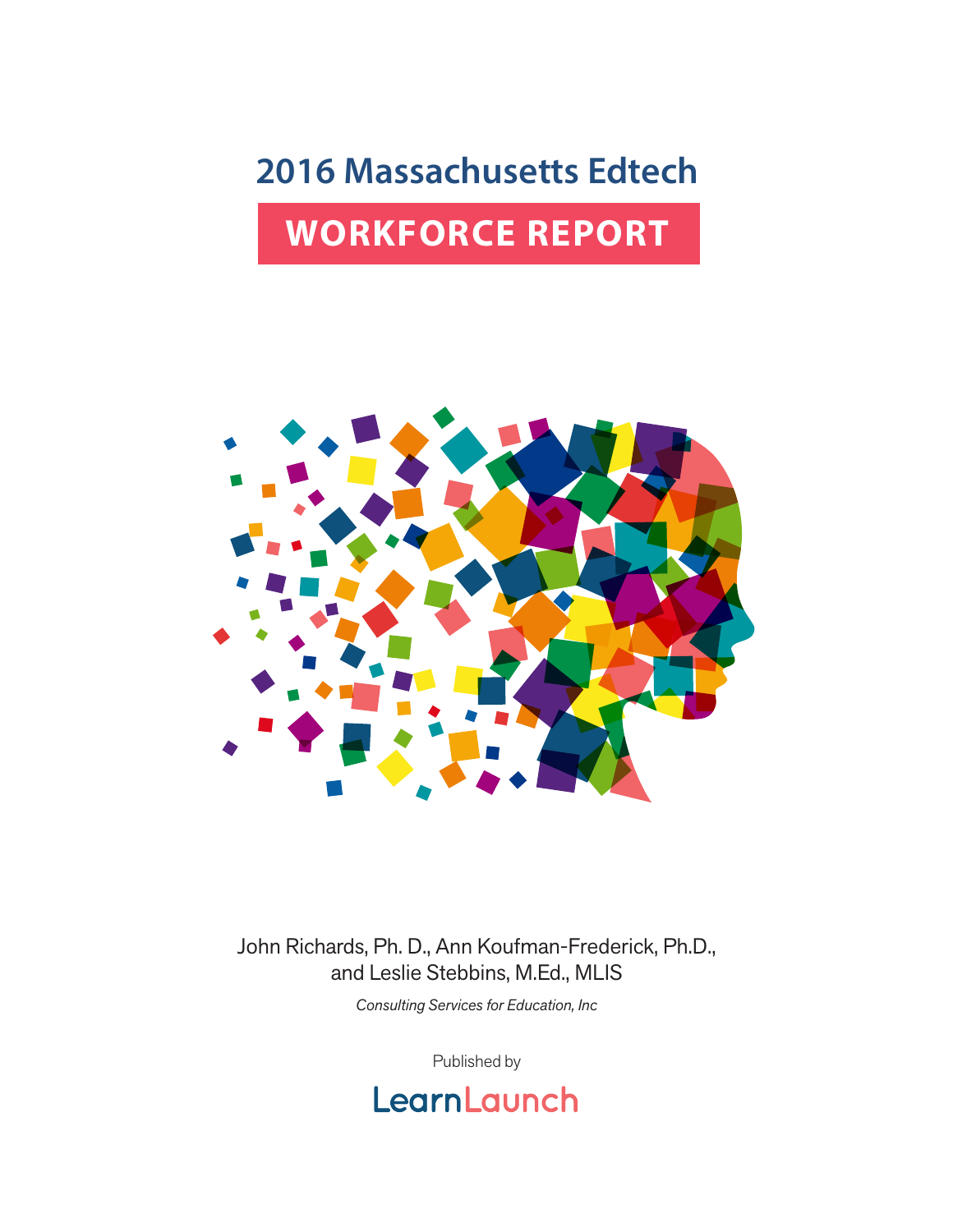## **Table of Contents |**

| Edtech Industry in Massachusetts: A Unique Ecosystem  11                 |
|--------------------------------------------------------------------------|
|                                                                          |
|                                                                          |
|                                                                          |
| Qualitative Findings on the Edtech Work Environment in Massachusetts  16 |
|                                                                          |
|                                                                          |
|                                                                          |
|                                                                          |
|                                                                          |
|                                                                          |
|                                                                          |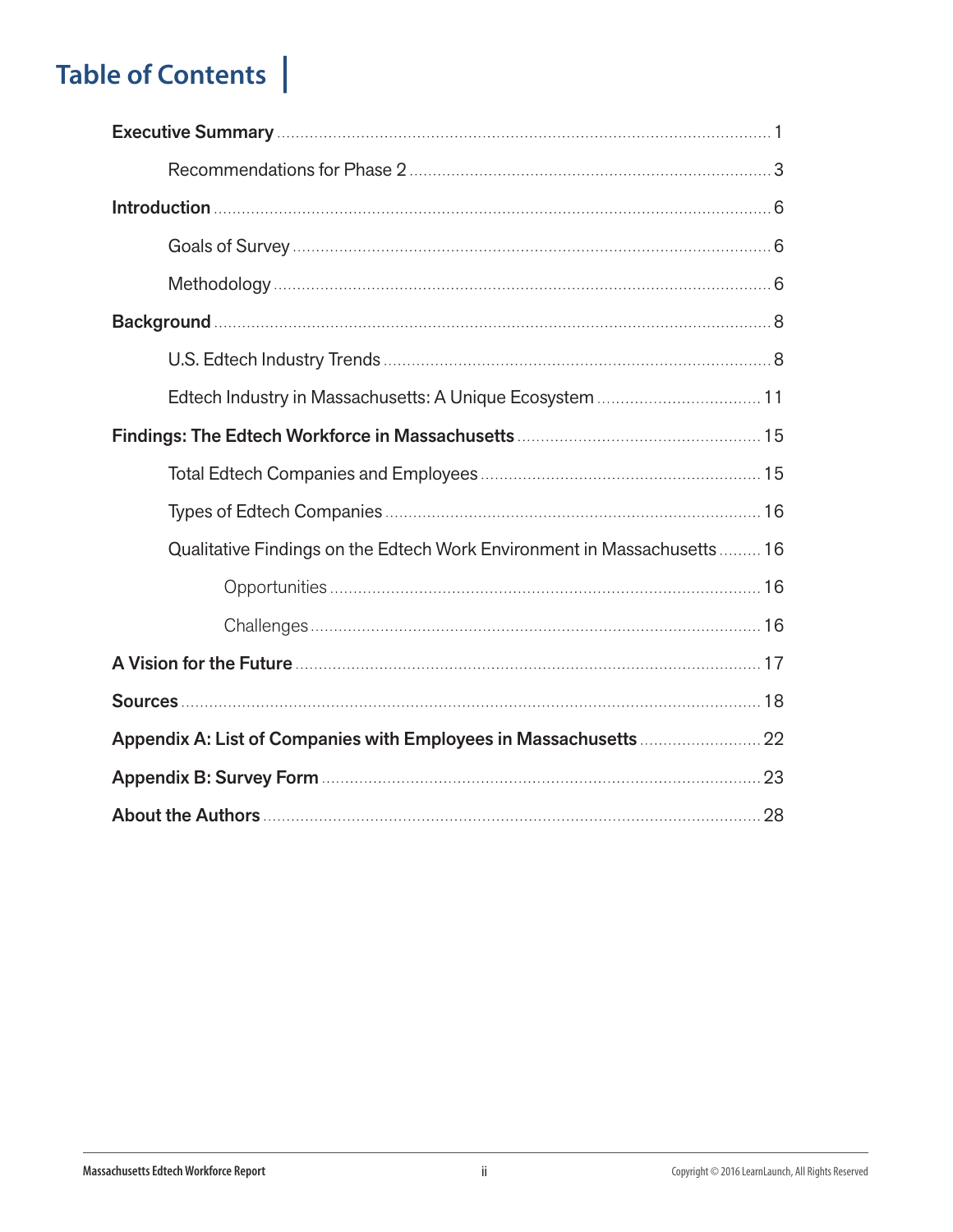## **Executive Summary |**

The *2016 Massachusetts Edtech Workforce Report* is the result of the first Phase of an analysis of the impact of educational technology on the Massachusetts economy. The report provides new, preliminary, foundation data on the number of companies and employees working in the educational technology and publishing ("Edtech") sector in Massachusetts. The planned Phase 2 of the project is designed to increase the accuracy of this report, and to provide a depth of understanding of trends in the industry.

The report analyzes the Commonwealth's unique ecosystem for Edtech, and situates the findings within the broader landscape of the U.S. Edtech marketplace. This report lays the groundwork for accurately measuring and analyzing the size, strengths, and unique ecosystem of the Edtech workforce in Massachusetts on an ongoing basis.

The Edtech industry is a component of the total education industry. The education industry in Massachusetts consists of 200,000 employees directly or indirectly connected to the delivery of education services. This number does not include all of the employees involved in corporate training.

In Massachusetts, there are:

- 125,000 staff working in 1,854 public preK-12 schools, including 71,000 teachers serving 954,773 students (Digest 2016, table 213.20, 208.40, 216.70, p. 168 ff.);
- 20,000 staff working in 800 private preK-12 schools, including 14,060 teachers serving 130,940 students (Digest 2016, table 205.80, p. 129);
- 30,567 staff FTE's working in 125 degree granting higher education institutions, including 17,173 faculty FTE's serving 514,008 students

The Edtech industry can be thought of as the content and tools creation part of the education industry.

The Edtech industry is a product of the intersection of the educational publishing industry, the software and digital products industry, and the R&D backbone from the universities and research institutions.

The Edtech industry provides the tools and content that propels the move from print to digital. Product segments include:

- 1. Digital (or eLearning) educational curriculum and content;
- 2. Digital assessment and adaptive feedback components;
- 3. Enhanced methods of data collection;
- 4. Professional development, online courses and materials, and tutoring; and
- 5. The technology infrastructure to deliver these products.

The main findings of the report are:

- There are over 430 Edtech companies in Massachusetts (see Appendix A).
- 20,000 to 25,000 employees are working in Edtech in Massachusetts.

#### Company size breaks down as follows:

| <b>Type</b>                                    | # of<br><b>Companies</b> |
|------------------------------------------------|--------------------------|
| Pre-Revenue Start Up Company<br>(<5 employees) | 225                      |
| Mid Size Company<br>(5 to 49 employees)        | 128                      |
| Established (>49 employees)                    | 58                       |
| Unidentified<br>(10% of Pre-Revenue Start Ups) | 22                       |
| Total                                          |                          |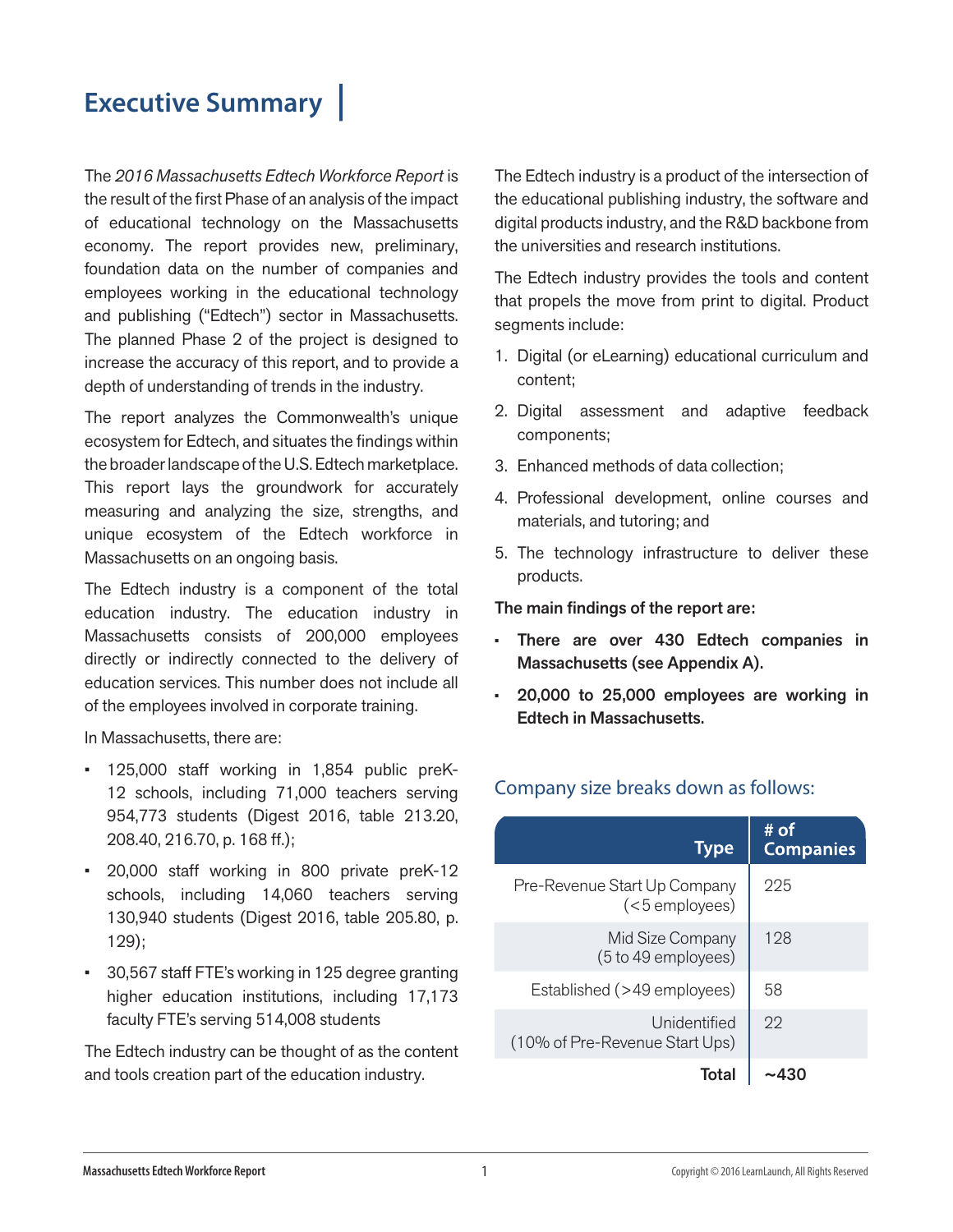## **Executive Summary |**

We created a survey instrument and asked the identified companies to provide data via Survey Monkey. In addition, we conducted telephone interviews of human resource directors in the established companies. Of the directors that responded to the survey or phone interviews<sup>1</sup>:

- 61% reported an increase in the hiring of Edtech employees compared to three years ago.
- 90% projected that they will need to increase their hiring of Edtech employees in the coming three years.

Qualitative findings indicated a broad range of comments about opportunities and challenges in the state. Several common themes emerged related to the need for more capital and "more recognition in the community for the value of our work."

A number of executives commented on the excitement specific to Massachusetts: the large educated and skilled labor force and the exceptional number of possibilities for partnerships between industry, research institutions, and universities.

*Being surrounded by companies with a common passion and mission for education is conducive to forming content partnerships.* 

*–*HR Executive

*Great talent pool and great cost of living. –*HR Executive

<sup>1</sup> The phone and online surveys received a response rate of 12%.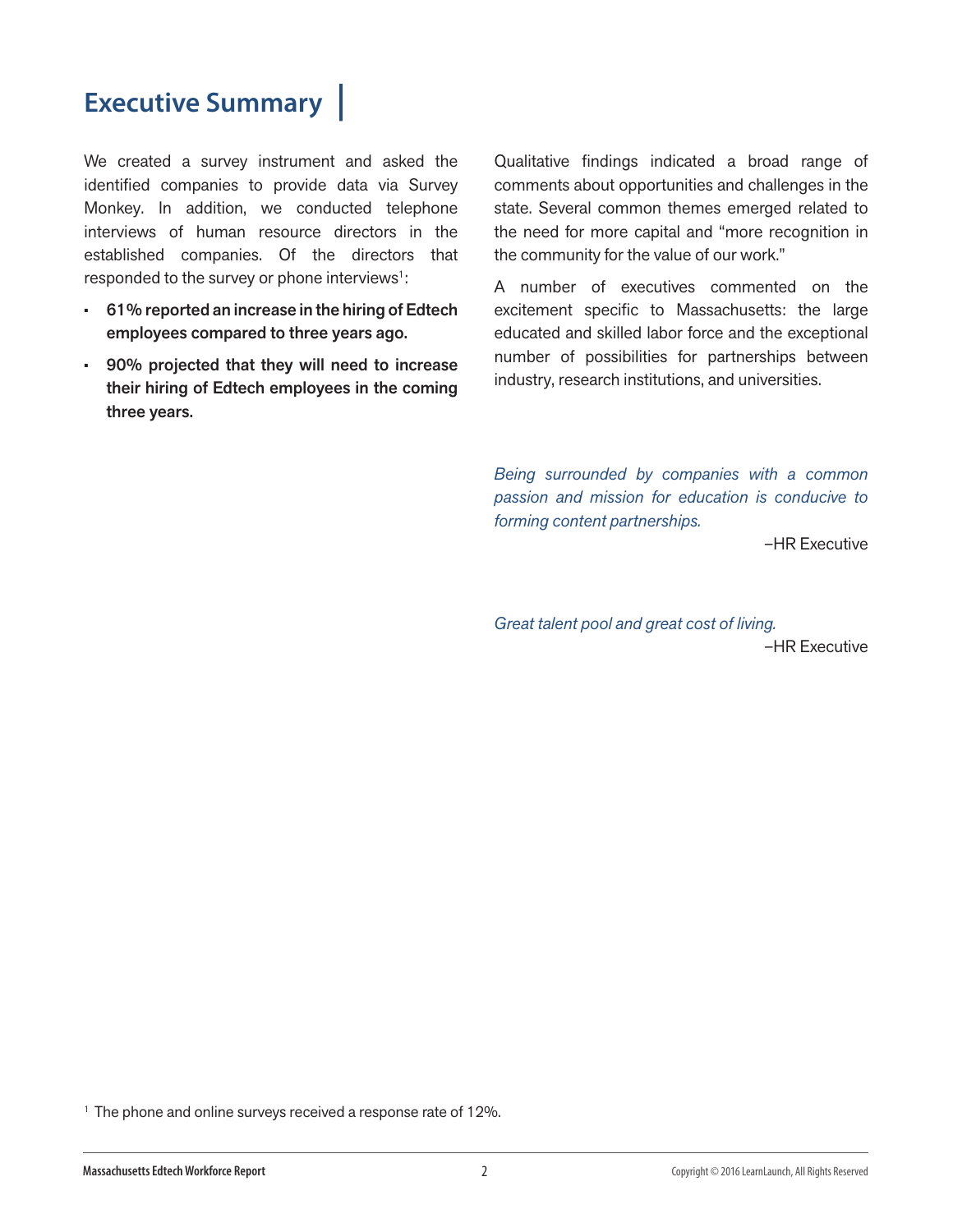## **Executive Summary | Recommendations for Phase 2**

The preliminary research constitutes Phase 1 of an ongoing project to document the Edtech contributions to the Massachusetts economy. The research gathered from Phase 1 provides an indication of a significant number of companies and employees actively involved in the Edtech sector in the state. There is a robust infrastructure provided by numerous institutes and research projects at major universities that support this dynamic sector. Phase 2 is designed to provide a deeper and more accurate understanding of the contributions of the Edtech industry to the Massachusetts economy.

Moving forward there is a need for a more precise and fine-tuned set of strategies, informed data gathering activities, and industry involvement to provide a solid basis for ongoing measurements and projections. Phase 1 provides the industry with rough estimates on the number of companies and employees working in the Edtech sector in the state, but it also uncovered some limitations and challenges that arose during these preliminary measurements.

It is clear that as we engage in next steps greater industry involvement is needed in gathering baseline data and more carefully defining the industry. This will result in a more complete and comprehensive picture of the Edtech world in Massachusetts and provide a structure for solid and reliable projections and planning activities as we move forward in supporting this vital industry.

We propose assembling an Advisory Board from within the industry to provide us with input about what categories within the industry they feel are important to measure, help us refine our definitions and tools, and assist in more representative participation from the industry. Direct input from the Advisory Board during the planning and implementation activities of Phase 2 will greatly improve the usefulness of our findings and provide strategies for an ongoing measurement and analysis of the industry in the years to come.

Phase 2 needs to address three fundamental issues uncovered during our initial work in order to provide an accurate picture of the Edtech sector.

#### 1) Improve Accuracy by Expanding Participation

The preliminary numbers gathered in Phase 1 provide guidance, particularly with the triangulation from the LinkedIn database, but it is critical to expand direct participation in the survey as well as in the telephone interviews in order to further substantiate the number of companies and Edtech employees working in Massachusetts.

Structured interviews need to be conducted with a much larger number of human resource directors from the approximately 58 companies with 50 or more employees in order to tease out more carefully defined data on the number of people working directly and peripherally in the Edtech sector within the state. Bringing together executives from these larger companies into the process of participating in this important work will also increase their involvement in other support activities going forward. This research will benefit greatly from the embedded involvement of industry leaders via the Advisory Board and in other capacities.

#### 2) Define Boundary Conditions with Insight from Industry Leaders

The initial work conveyed in this report used the definition of an Edtech employee as:

"…[A]nyone in a company or non-profit organization that has direct involvement in creating, developing, researching, or managing technological processes or resources that were connected to the improvement of formal or informal learning or educational activities."

But numerous challenges came up as we spoke with industry leaders about how to determine who is and is not an Edtech employee and what is considered an Edtech company.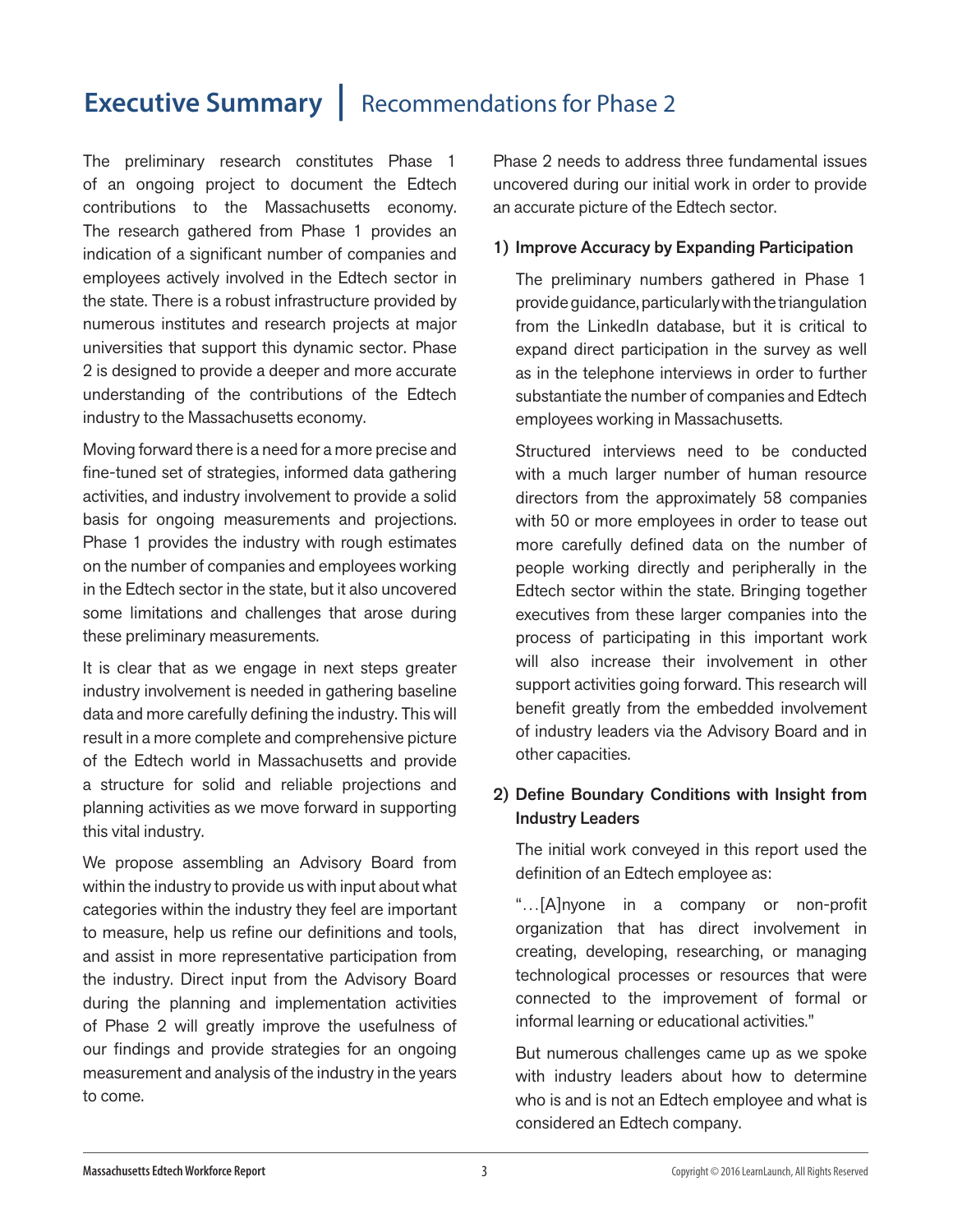## **Executive Summary | Recommendations for Phase 2**

- Are companies such as McAfee or Symantec, that may not be considered Edtech but have significant sales in the education market counted in the survey in some way?
- How should the strong university and research institution base be included in our count? These organizations provide a large source of personnel, idea generation, and foundation and venture support that has had a substantial impact on the sector for decades.
- How do we make distinctions between global companies such as Google or Microsoft that operate in Massachusetts and have a presence in the Edtech market, but whose presence is peripheral to their primary focus?
- And, how do we count the thousands of contract workers, consultants, students, and part-time employees who make up a significant and growing proportion of this industry?

#### 3) Gather Information on Trends and Market **Segmentation**

Structured telephone interviews in the first report provided some sense of the dynamic growth expected in the industry, but more extensive interviews are required in order to establish firm projections and establish market tendencies.

- How has the workforce changed over the past three years, and what are the hiring projections for the next three years?
- What types of products are being produced?
- The education market is divided into K-12, higher education, and training. How are these markets addressed by the Massachusetts Edtech industry?
- Finally, what can be done to support the rich diversity of the Edtech industry? How can the environment support non-profits, early stage, VCbacked, growth, social enterprise, and strategics?

Massachusetts has been a leader in innovations in education for centuries from John Harvard to Horace Mann. Educational publishing in Massachusetts dates to the 19th Century with the establishment of Houghton Mifflin. In the 1970's and 1980's research in educational technologies in the Universities and Institutes in Massachusetts prepared the way for the print to digital transition that is fundamentally altering the educational landscape. This project documents the impact that the Edtech industry is having on the Commonwealth's economy.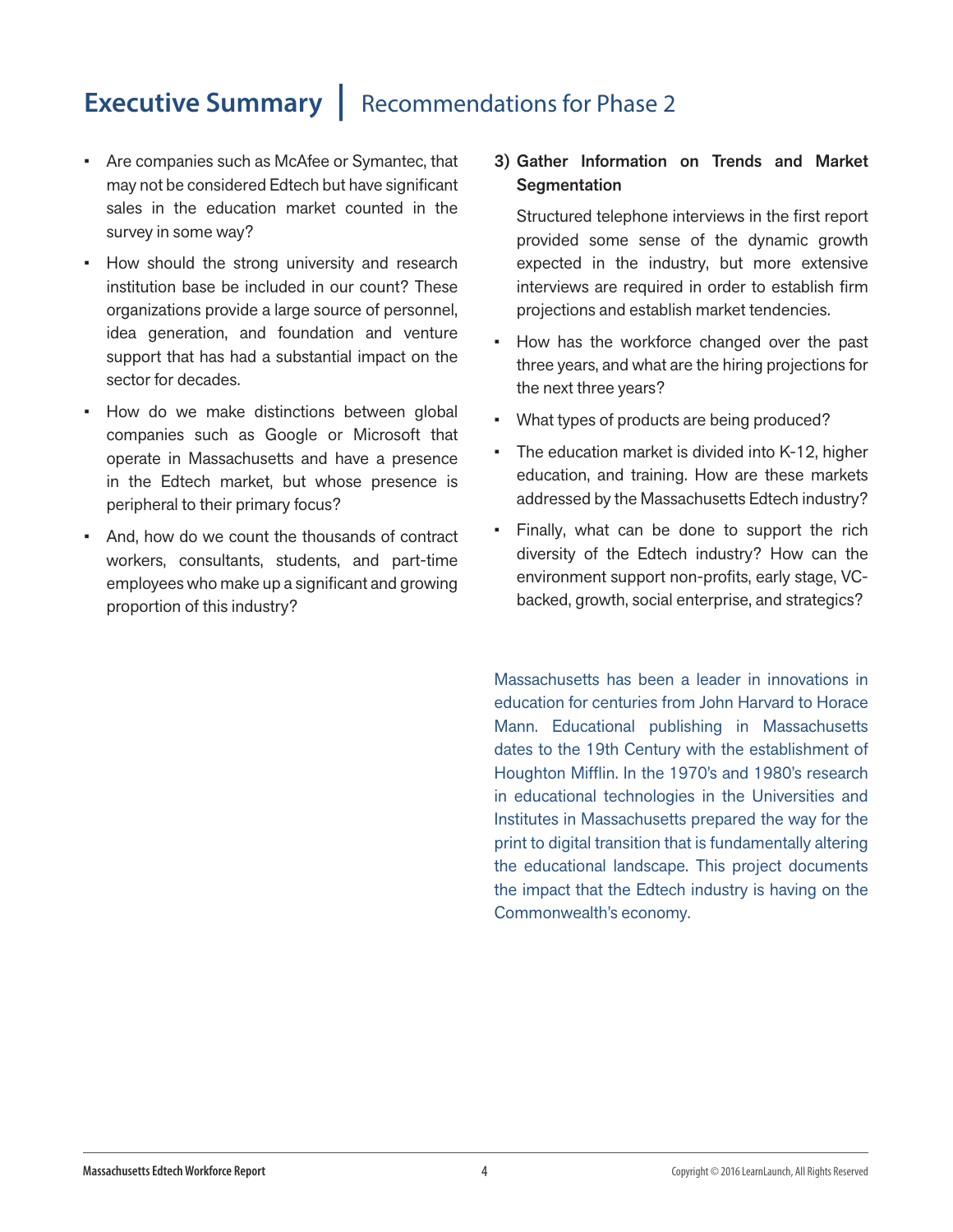## **Executive Summary** Then and Now

## 1979

#### Fertile Ground: Massachusetts R&D Ecosystem

At the end of the 1970's Massachusetts was in a perfect place to exploit the personal computer revolution:

- 1. Technology and project mgmt. expertise from the mini-computer industry;
- 2. A vibrant investment community freed from ERISA restrictions;
- 3. A rich publishing industry;
- 4. World-class universities;
- 5. Government-funded R&D companies that spawned the Internet.



# 2015-2016

#### The Edtech Market Explosion

… by 2016, K-12, higher education, and training markets had grown substantially. The market itself becomes now a driver of an Edtech industry that is demonstrating accelerating growth and resilient development.

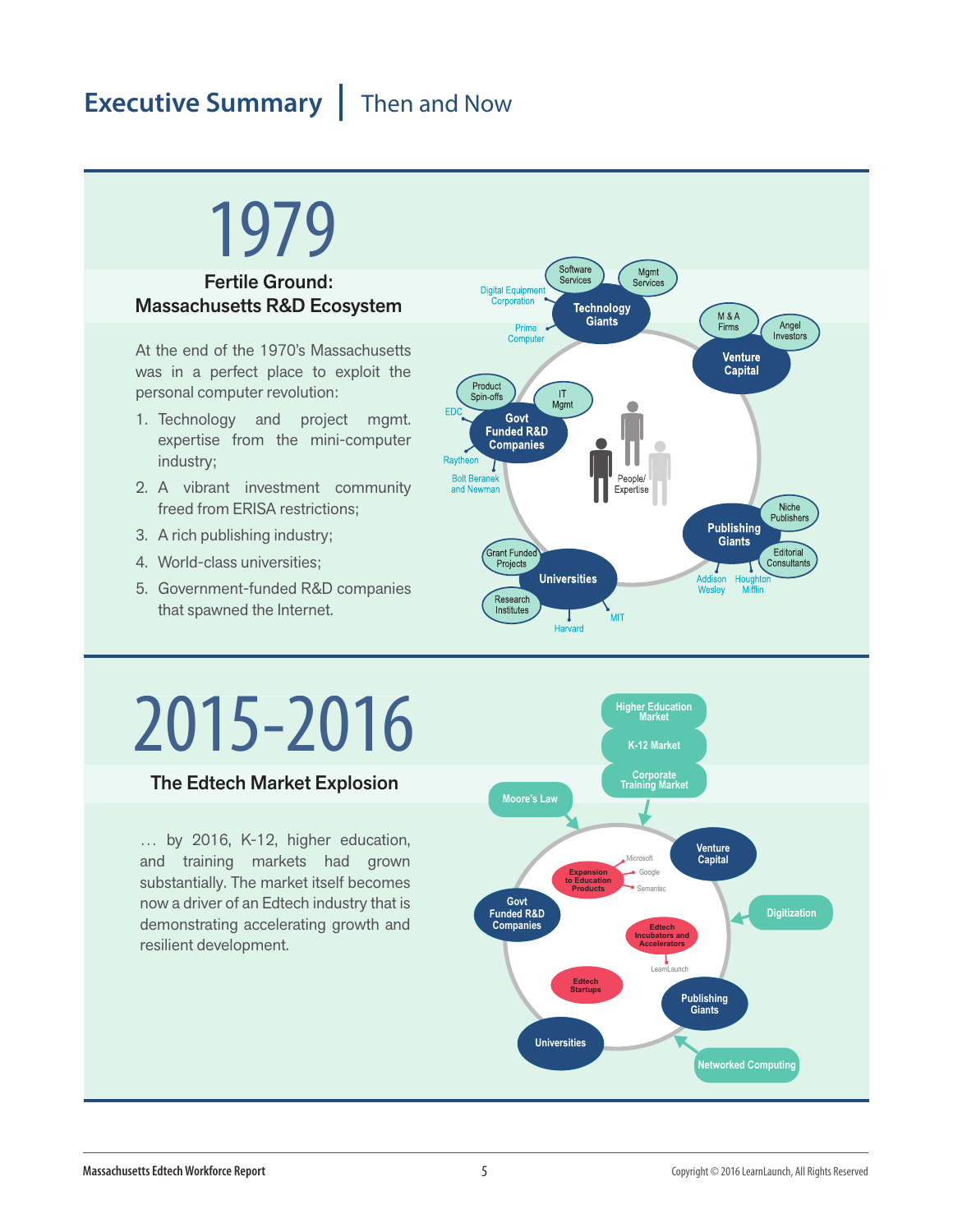## **Introduction |**

Planning for the 2016 Massachusetts Edtech Workforce Report began in March of 2015 with initial meetings and the development of a survey instrument in the spring and early summer of that year. Data collection took place from July to October of 2015, and final results were tabulated at the end of October 2015. The findings from the survey provide baseline information for LearnLaunch and others in the industry to support the growth of this dynamic and vital sector of the Massachusetts economy.

#### Goals of Survey

The primary goal of the Massachusetts Edtech Survey is to determine the current size of the Edtech industry workforce in Massachusetts and analyze the industry's future potential. LearnLaunch is collecting baseline data on the existing landscape of the Edtech industry in Massachusetts. This provides the foundation for company and education leaders to develop a vision and create a plan for the support and growth of this dynamic and important sector of the Massachusetts economy.

In addition to collecting workforce data, a secondary goal of the survey includes analyzing the makeup of this sector to gain a better understanding of the size of the different categories of companies involved in Edtech, and the type of products they are producing. The Edtech industry has emerged within Massachusetts as a product of the rich publishing history in tandem with the embedded research community. We want to better understand the growth over the previous three years, as well as projections for growth in the coming three-year time frame. An additional goal is to gain an understanding of what these companies see as the strengths and weaknesses of the Edtech environment in the Commonwealth of Massachusetts.

#### Methodology

Carefully defining the sector was essential to our approach, and parsing out employees at companies that had larger missions beyond Edtech was important to ensure the accuracy of our data. For our purposes we defined an Edtech employee as anyone in a company or non-profit organization that has direct involvement in creating, developing, researching, or managing technological processes or resources that were connected to the improvement of formal or informal learning or educational activities.

CS4Ed worked in consultation with LearnLaunch to compile a list of current Edtech companies operating in Massachusetts. We developed a survey instrument to collect data from smaller companies and startups in the state. This was implemented in Survey Monkey. In addition, we conducted structured telephone interviews with human resource directors at large Massachusetts Edtech companies.

The survey was designed to capture the following:

- Number of companies in the Edtech industry
- Number of employees in the Edtech sector currently working in Massachusetts
- Number of employees in the Edtech sector three years ago in Massachusetts
- Projected number of employees in the Edtech sector in Massachusetts for 2018.
- Qualitative data on industry views about any weaknesses in the environment that could inhibit growth in the Edtech sector in Massachusetts.

In addition, qualitative data was collected about the history and mission of each company, the product price ranges, and the average salaries of Massachusetts employees working in Edtech.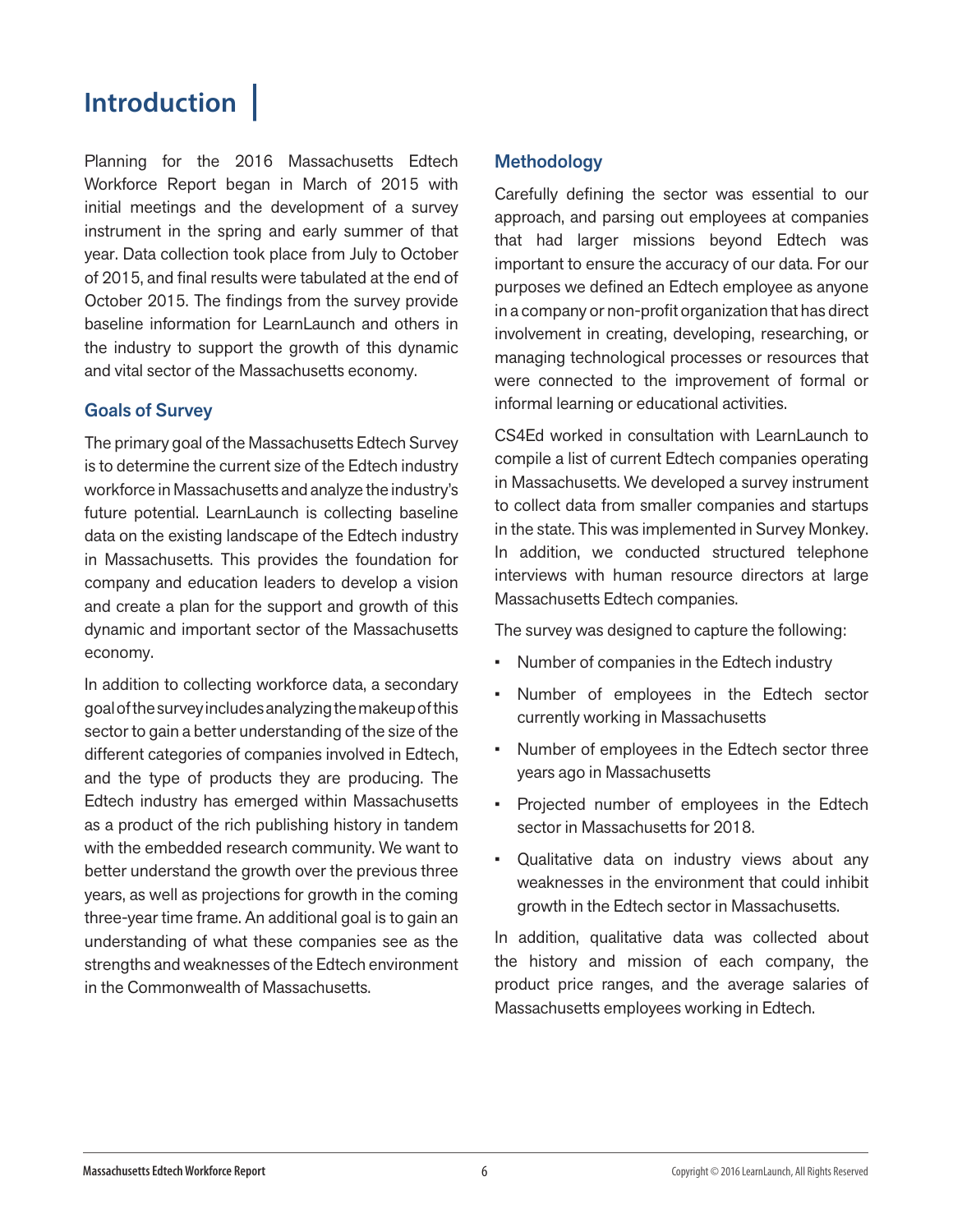## **Introduction |**

The LinkedIn database was used extensively to identify companies and human resource directors and gauge company size to triangulate our survey findings. Specifically, an advanced LinkedIn Boolean search was conducted that combined each company name and location with a search for the number of employees within a 100-mile radius of the company location. This provided us with rough ballpark data to then corroborate with our survey findings for those companies that completed the survey. After confirming that LinkedIn numbers could give us an approximation we were then able to extrapolate employee numbers for companies that did not answer the survey by using our LinkedIn numbers.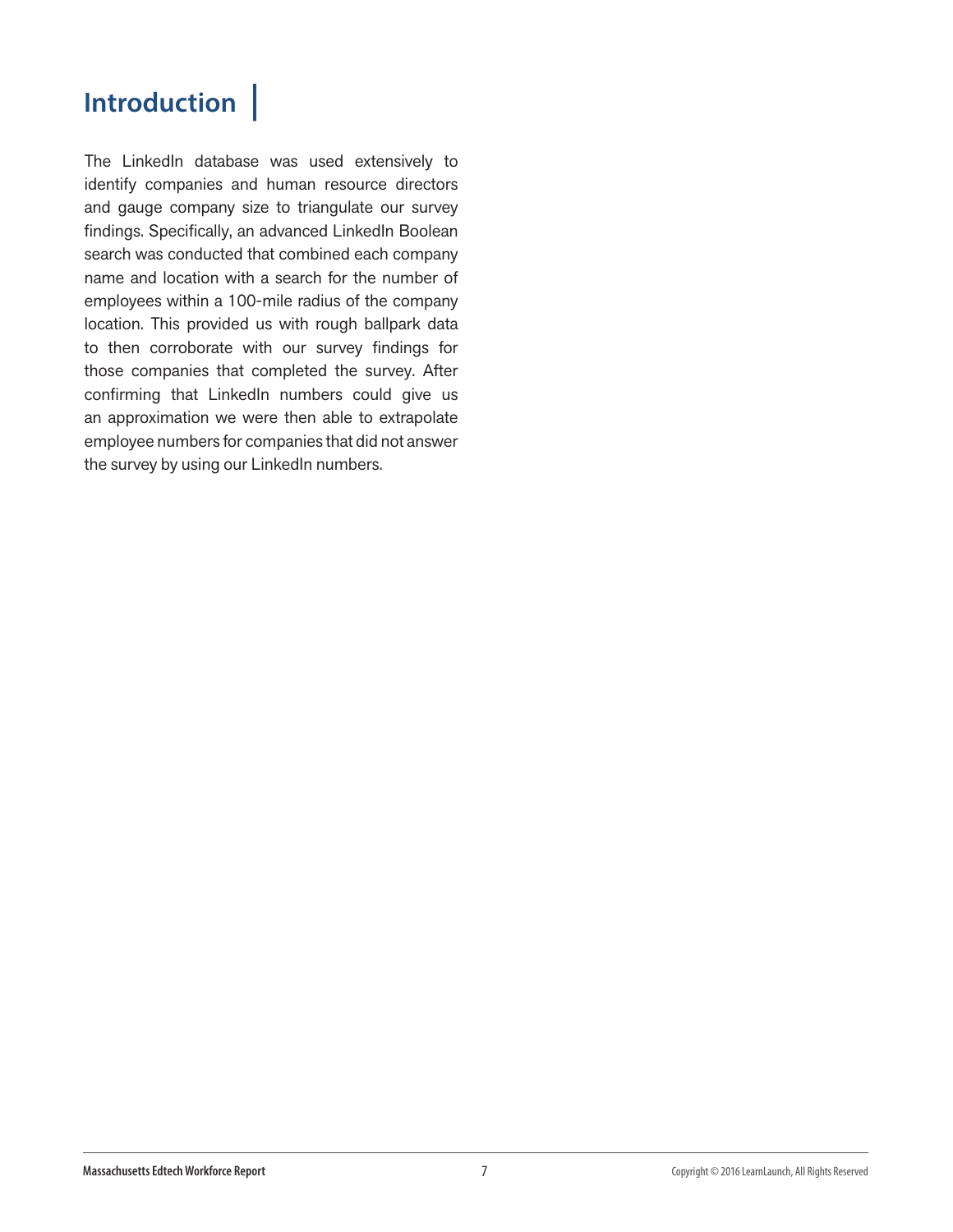## **Background |** U.S. Edtech Industry Trends

Moore's Law, networked computing infrastructure, and digitization have created an environment that has spawned growth in every aspect of the economy, and Edtech is no exception. Although the education market has lagged behind somewhat, the development and use of technology in other markets provides instructive models for the development and growth of Edtech.

- 1. The technology has to be truly ready for massive use - robust, habitable, connected and integrated;
- 2. The market has to be truly ready to adopt have a clear, actionable need that the technology satisfies;
- 3. Success requires that that the Geoffrey Moore Gap has been crossed and that we are not only selling to early adopters;
- 4. Growth depends on value to both buyers and users - it will only save money or time if people will use it; and
- 5. Value depends on both payback and usability productivity gains for buyers and users.

The substantial growth of the Edtech market across the U.S. in terms of increased spending and greater investor interest, seems to indicate that these barriers have been addressed. Educational technology is now widespread in K-12 and postsecondary institutions and has invaded all aspects of teaching and learning from BYOD (Bring Your Own Device) to personalized learning environments (PLE) and Learning Management Systems (LMS) and platforms. Companies that provide employee training and other learning programs for industry, as well as consumerside learning technologies have also seen significant growth including frontrunner Lynda.com, an online learning platform that received an investment of 186MM this year and was later acquired by LinkedIn for 1.5B (Etherington 2015).

The U.S. pre-K-12 institutional market for education software and digital content and resources was estimated to be over \$8B in 2013. This represents an increase of 5.1% from the previous year's estimate and

11.7% over the span of the last four years (see Figure 1, Richards & Stebbins 2014). In the higher education sector, spending on IT (hardware and software) is expected to reach \$6.6B in 2015, and investor interest in educational technology companies is continuing to rise with \$1.36B raised in 2014 (Winters & McNally 2014).

In the K-12 sector the implementation of the Common Core State Standards (CCSS) in math and English Language Arts has impacted the market for educational technology including content, assessment, professional development, and related platforms and instructional improvement data systems. Personalized learning, a focus on STEM Education, and implementation and assessment of the CCSS are all driving educator and policymaker interest in educational technology solutions. As digital technology demonstrates its value both in educational effectiveness and cost efficiencies the future appears promising, though support and the adoption of new products varies greatly by state.

A key driver for K-12 and higher education has been the rapid adoption of mobile devices such as smartphones, tablets, and to a lesser degree laptops and netbooks. Tablets are now in 85% of K-12 school districts, with 25% of districts reporting extensive implementation (Goldberg et al. 2013). As of 2012, more people in the United States access the Internet from a smartphone or tablet than from a desktop or laptop computer, and in 2015 64% of adults owned smartphones (Smith 2015). This increase in the availability of mobile devices is now having a ripple effect in the education technology marketplace, including increased use of digital content (open and for a fee), more data-driven adaptive personalized learning, and a significant movement toward the disruption of the print textbook market.

Open Educational Resources (OER) are catching on more rapidly in higher education than in the K-12 space, but within the next three years OER use in K-12 promises to climb in response to the use of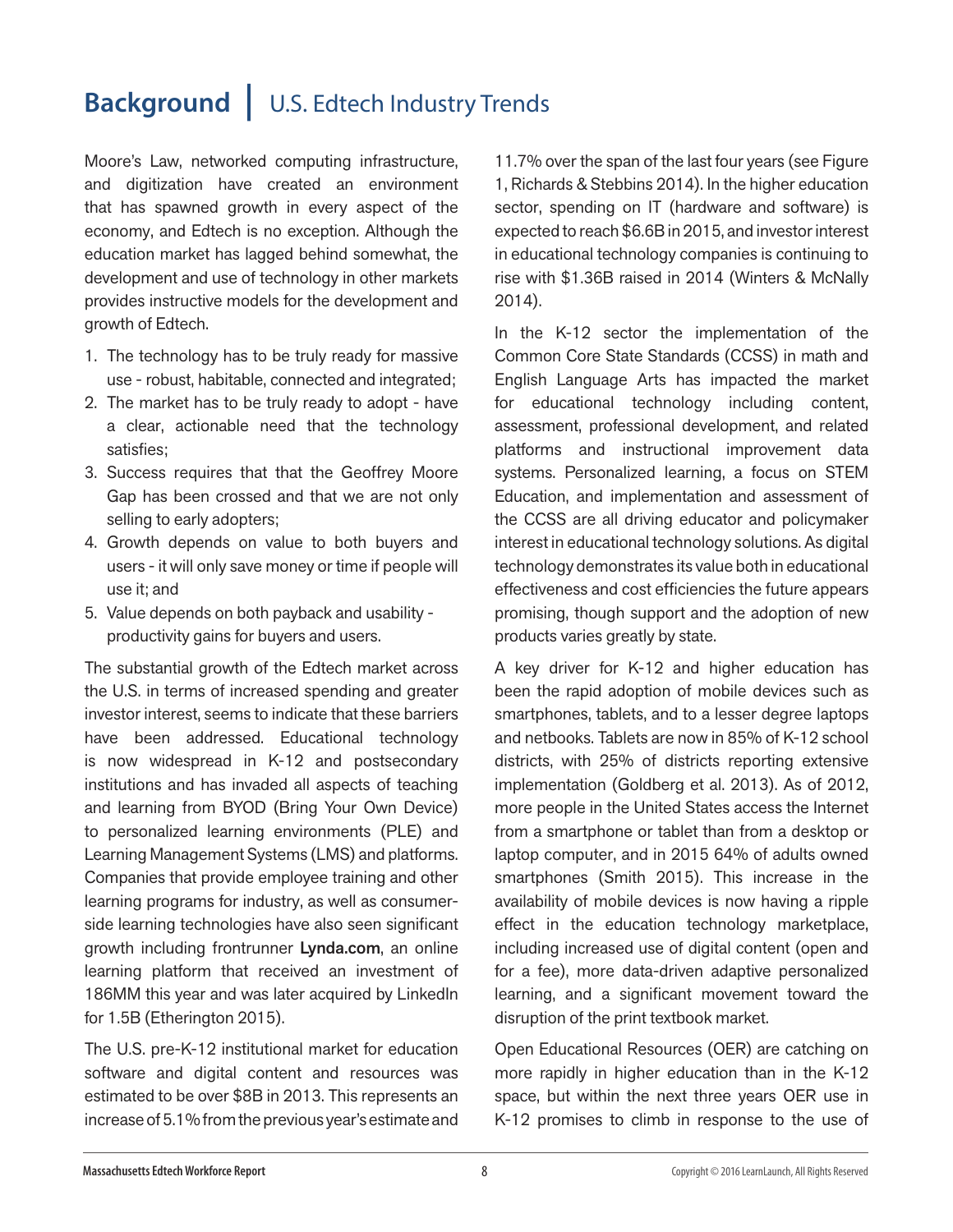## **Background |**



common standards that make sharing resources between states easier. The Horizon Report for 2014 estimates that significant OER adoption is probably three years down the road for many schools (Johnson et al. 2014).

Personal Learning Environments (PLE) and the use of data analytics in schools are also accelerating. PLEs depend on enabling technologies, especially advanced data systems, content repositories, adaptive content, and Digital Teaching Platforms that make the learning environment portable, networked, and individualized. PLEs frequently are integrated into Learning Management Systems (LMS), which are themselves becoming widespread in educational institutions. In 2011, it was estimated that 75% of all districts had implemented some form of LMS, and projected sales for 2013 were \$375 million (Simba 2013). Currently 99% of colleges and universities

have an LMS in place and one in five institutions are looking to replace their LMS with a next generation system in the coming three years (ECAR 2014).

Changing models of education including flipped, blended, and online learning as well as considerable government money focused on STEM (Science, Technology, Engineering and Math), 21st century skills, and Obama's push for \$60B in funding for broader access to community colleges, all provide promising avenues for new educational technology solutions. Lastly, the growth and expansion more generally of cloud-based services, storage, resources, a flourishing ecosystem of third-party developers supplying applications for mobile platforms, and the more sophisticated use of Big Data and data analytics all provide support and ease the way for expanded adoption of many types of innovative educational technologies.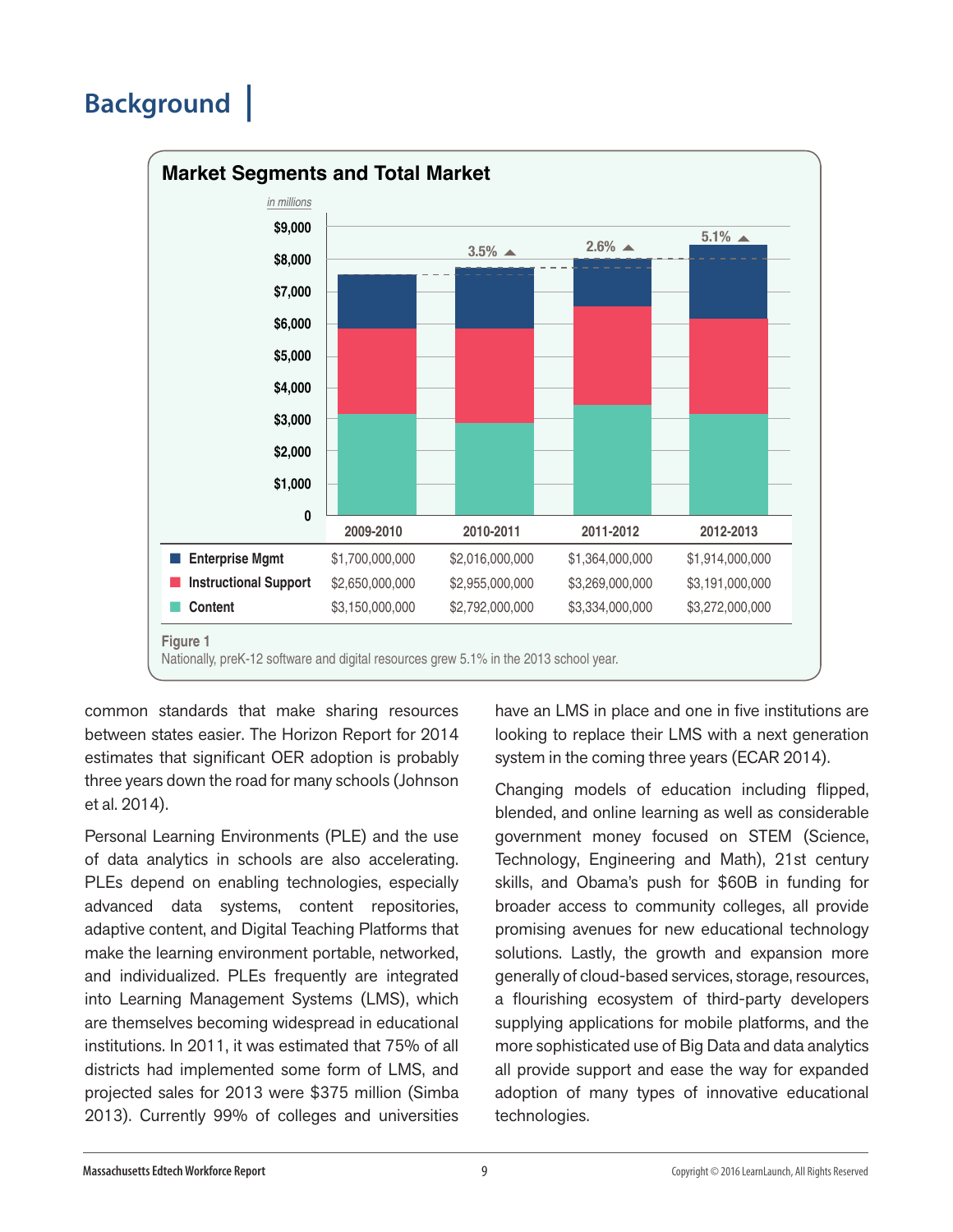## **Background |**

In addition to K-12 and Higher Education, corporate training and consumer facing educational technologies are gaining momentum. Companies such as Udacity are partnering with corporations to provide competency based training programs. The Clay Christensen Institute as well as GSV advisors predict a steady uptick in competency based and certificate programs to help employees gain new skills in order to compete effectively in a global marketplace (GSV Advisors 2012; Christensen Institute 2015). What GSV calls the "Lifelong Learning" market was valued in 2012 at 75B and climbing, with direct learning expenditures per employee last year valued at \$1,208 (Association for Talent Development (ATD) 2014). Gamification and a surge in the development of educational apps are also providing new pedagogies to bolster corporate training programs.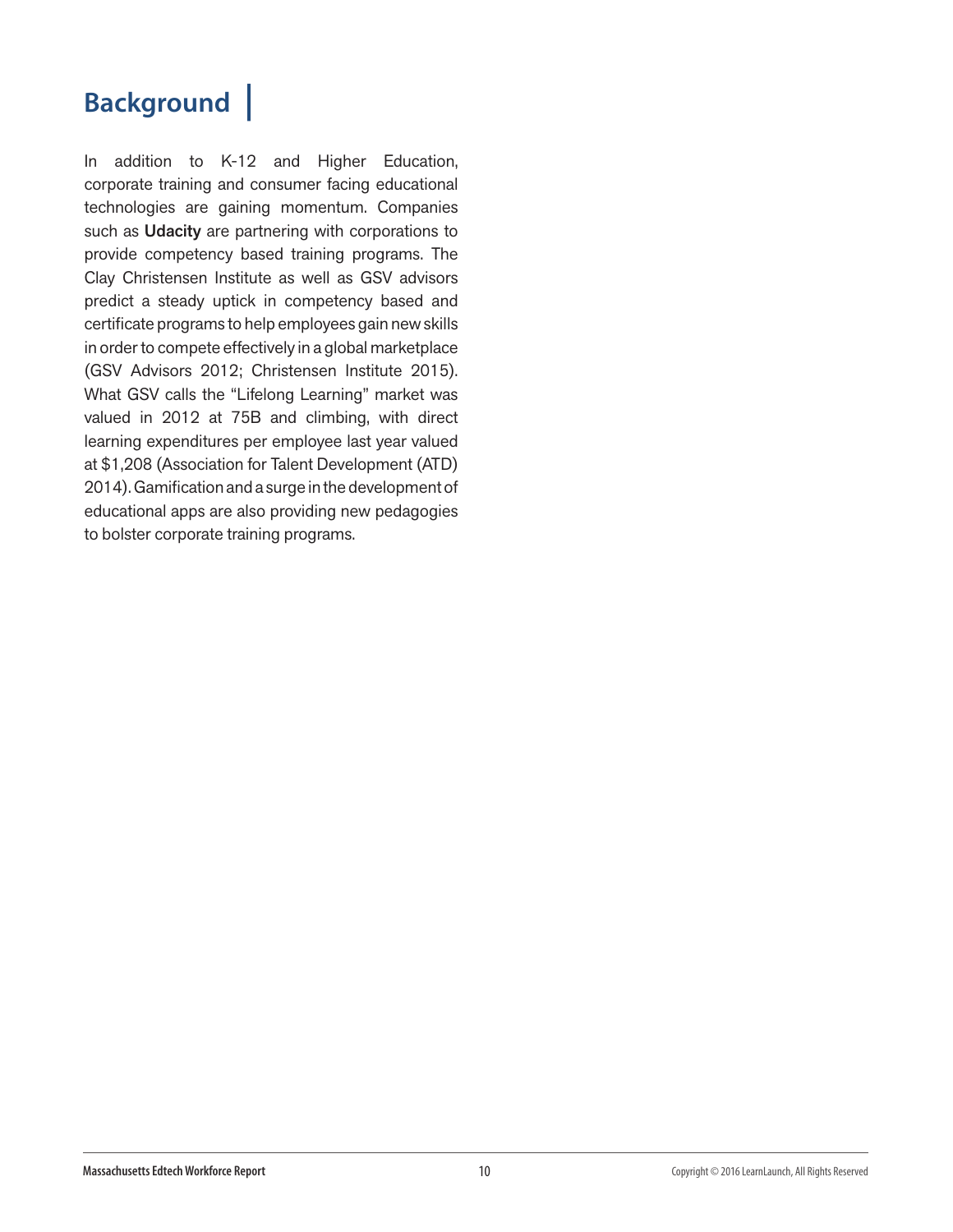## 1979

#### Fertile Ground: Massachusetts R&D Ecosystem

At the end of the 1970's Massachusetts was in a perfect place to exploit the personal computer revolution:

- 1. Technology and project mgmt. expertise from the mini-computer industry;
- 2. A vibrant investment community freed from ERISA restrictions;
- 3. A rich publishing industry;
- 4. World-class universities;
- 5. Government-funded R&D companies that spawned the Internet.

Massachusetts provides a solid base for Edtech innovation. It is the leader in R&D across multiple metrics, it has one of the most educated workforces per capita, and it is the top recipient of federal R&D funding.

*Massachusetts is a leader in 8 of the 11 sectors used to define the innovation economy and has the highest overall concentration of innovation economy employees. … Massachusetts spent the second most among the Leading Technology States on R&D, and this has proved successful for the Commonwealth. Massachusetts ranks second behind California in start-ups initiated from universities, hospitals, research institutions, and technology investment firms.*

(The Innovation Institute at the Massachusetts Technology Collaborative 2016).



The roots of education run deep in Massachusetts with the Boston area serving as home to America's oldest school and college: Boston Latin and Harvard University respectively. Today there are 53 institutions of higher education in the greater Boston area alone and 125 degree granting higher education institutions in the state, in addition to the University of Massachusetts system. Massachusetts ranks first in the country for the greatest concentration of top ranked private colleges including Harvard, MIT, Amherst, Wellesley, Tufts, Boston University, and Boston College.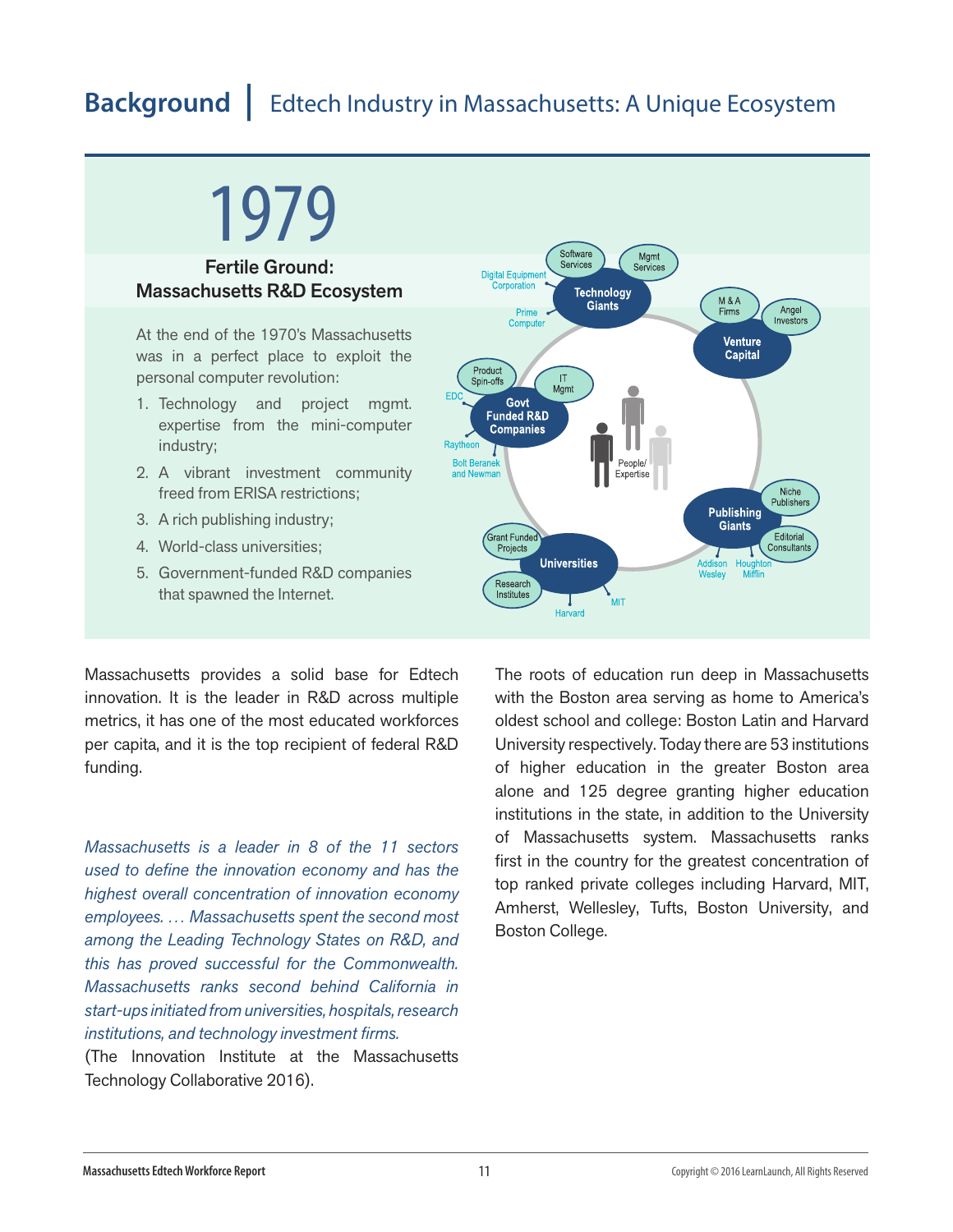# 1980's & 1990's

#### The Birth of the Edtech Industry

The environment created by these five participants led to the birth of technology startups, including those in Edtech. But the market for products in education and training was small. There was a gap between the market and the potential that drove the startups.



In the K-12 sector, Massachusetts students have continually placed first or tied for first place nationwide in the National Assessment of Educational Progress (NAEP) known as the "Nation's Report Card," and in 2015 the state ranked first in overall school quality (NAEP 2015). The Harvard Innovation Lab; MIT Media Lab, Game Lab and Education Arcade; Massachusetts Digital Games Institute, and Harvard's Graduate School of Education Technology, Innovation, Education program partner with industry to support innovative developments in educational technology. The public schools in the state serve as ideal pilot sites due in part to their being ranked as one of only 14 states that have extensive and up-todate state education technology plans (EdCentral. org 2014). A new report by the Massachusetts Technology Leadership Council counted more than 20 university incubators and accelerators in the state (MASSTLC 2015).

The roots of educational publishing also run deep. Historically, many of the largest publishing houses have used Massachusetts as their home base, and though this base was disrupted in the past few decades with some publishers temporarily shifting employees out of the area due to mergers and acquisitions, the major education publishers currently maintain a large and now once again growing presence in Boston, with the strong intellectual capital providing them with valued partnerships and opportunities.

• Houghton Mifflin Harcourt (HMH), was built by two relatively recent mergers: Riverdeep acquired Houghton Mifflin in 2006 and also acquired the bulk of the education and trade business of Harcourt from Reed Elsevier in 2007. Their global headquarters are currently in Boston and their products are used by 50 million students in all 50 states and 150 countries. Revenue in 2013 for HMH totaled 1.38 billion with 38% market share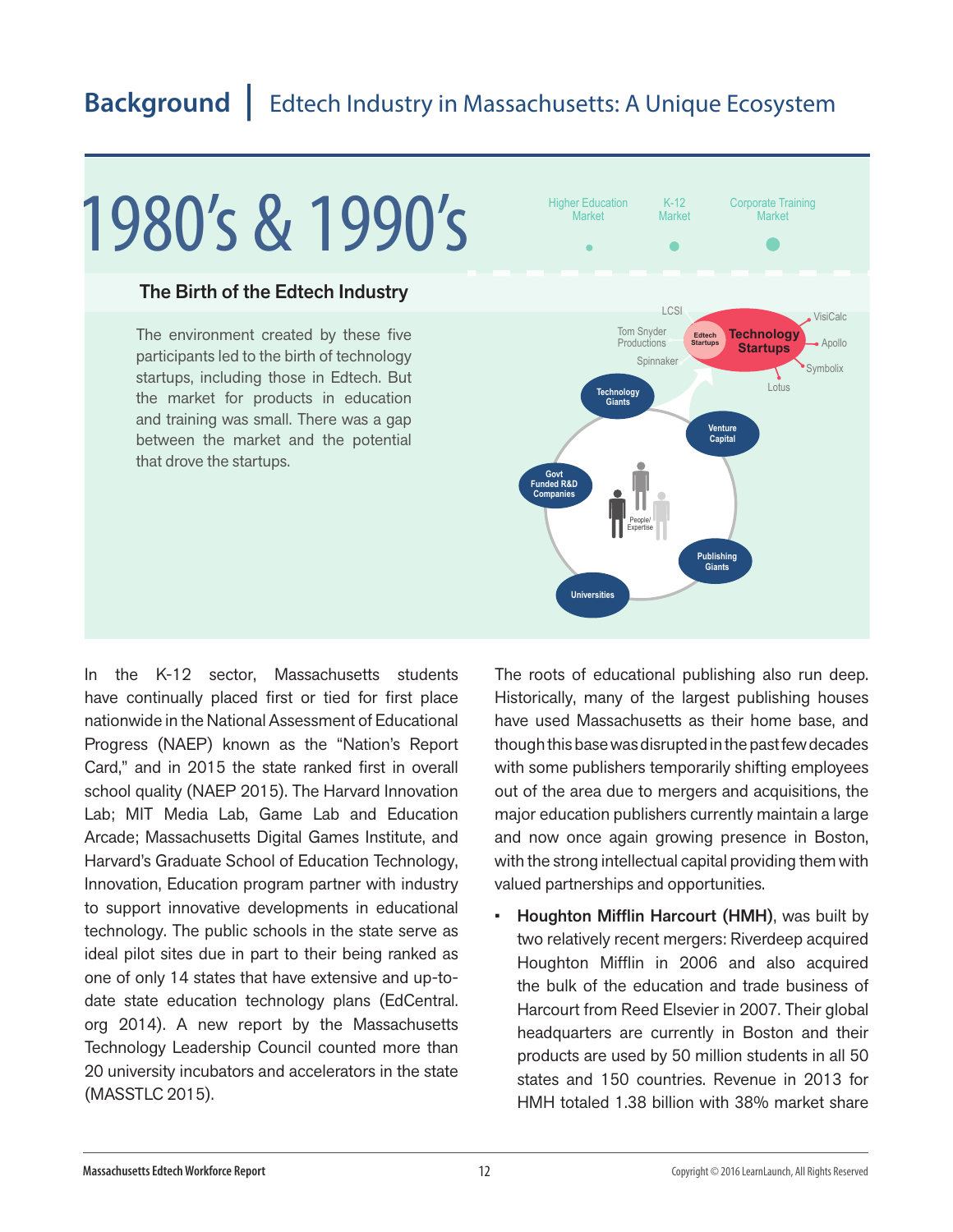in the K-12 space. Recently HMH partnered with startup Knewton to further their digital footprint and has been active on the acquisition of new digital partners including Scholastic (HMH Media Kit 2013).

- McGraw Hill, also one of the largest educational publishers in the world opened its 100+ person R&D lab in Boston's Innovation District in 2013 where it is continuing to expand its push into educational software and digital publishing. McGraw Hill has now tapped Stephen Laster, the Harvard Business School's former CIO to lead the Boston office. Laster has indicated that he will be looking to work closely with the expanding Edtech startups in the Boston area.
- **Pearson, is the largest educational publisher in** the world with annual sales in 2015 of over £4.5B. Pearson maintains a significant presence in the Boston area. Like its counterparts, Pearson has

recently created an accelerator that is helping the company contract with start-ups to assist with and innovate their Edtech offerings.

Cengage, another global education company, recently moved its corporate headquarters from the New York City area to Boston's Innovation District as well. More than 500 positions are now permanently located in Boston while Cengage continues to run offices in 20 countries and many locations throughout the U.S. Cengage specifically chose the Boston area for its headquarters in order to take advantage of the strong startup culture and significant network of colleges and universities in the area (Cengage Learning, 2014).

Other large players with a significant Massachusetts presence are Blackboard, EBSCO, Victory Productions, and relative newcomers Rosetta Stone/Lexia and Curriculum Associates. In addition to the Innovation District in Boston, the

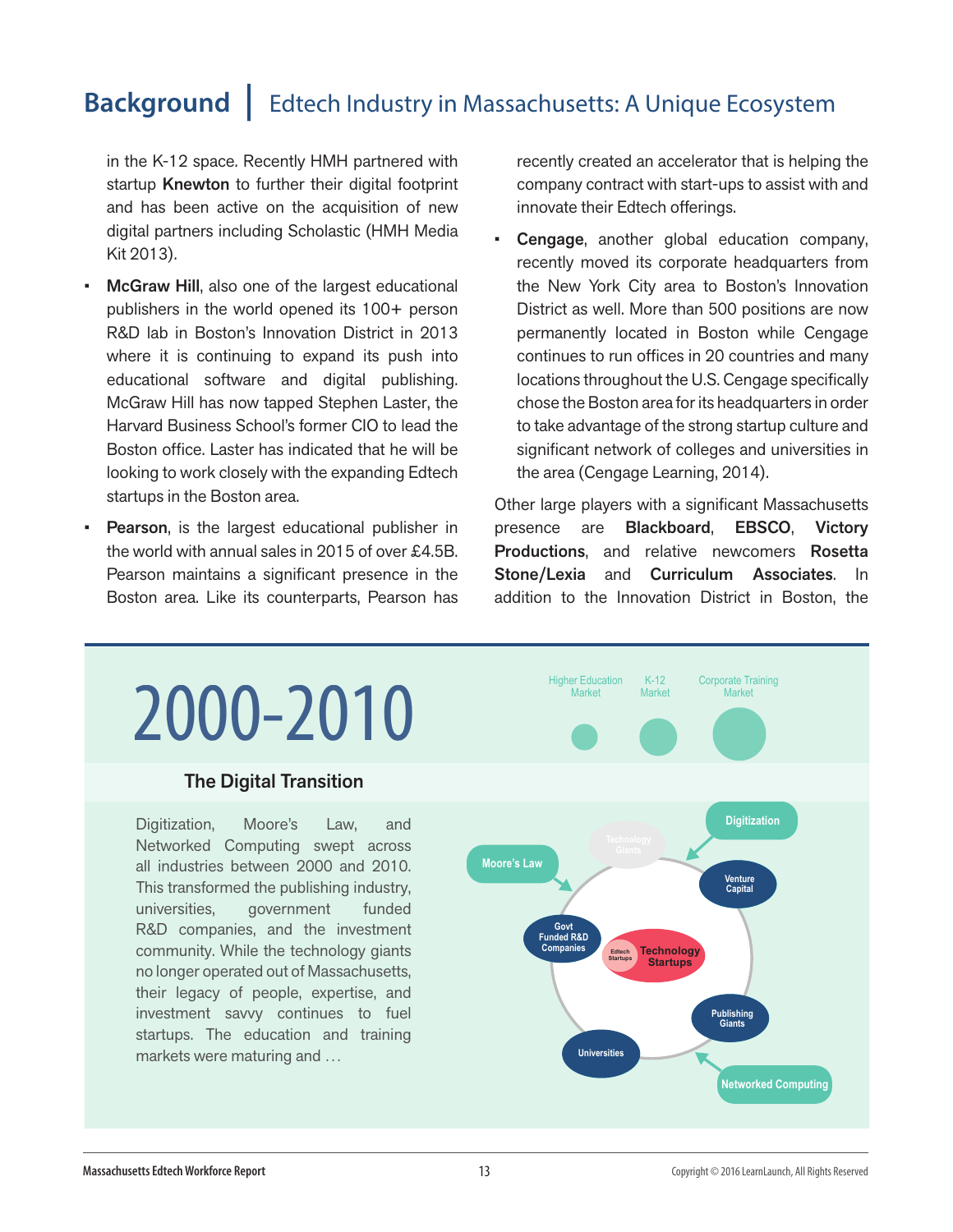Kendall Square neighborhood that borders MIT is also home to technology giants focusing on the area of educational technology and related ventures including Google (800 employees), Microsoft's NERD Center (800 employees), and Amazon (>350 employees) including some from its acquisition of TenMarks (Woodward 2015).

Many of the larger more traditional companies are anxious to tap into the early stage startup culture in the Commonwealth and in Boston's Innovation District and the Cambridge Innovation Center in Kendall Square. Hundreds of small companies now make their home in the area. Established companies as well as smaller ones are also establishing strong partnerships with nearby colleges and universities such as **Panorama Education**, which recently launched an open-source survey tool in partnership with the Harvard Graduate School of Education. Other companies provide services such as AllClasses, a search engine for the more than 1,000 classes offered in Boston and the 30,000 classes offered online. Some startups emerge directly from institutions such as the Harvard Medical School where **QStream** is used to train sales forces on new products and edX, online courses from Harvard, MIT and other worldclass institutions.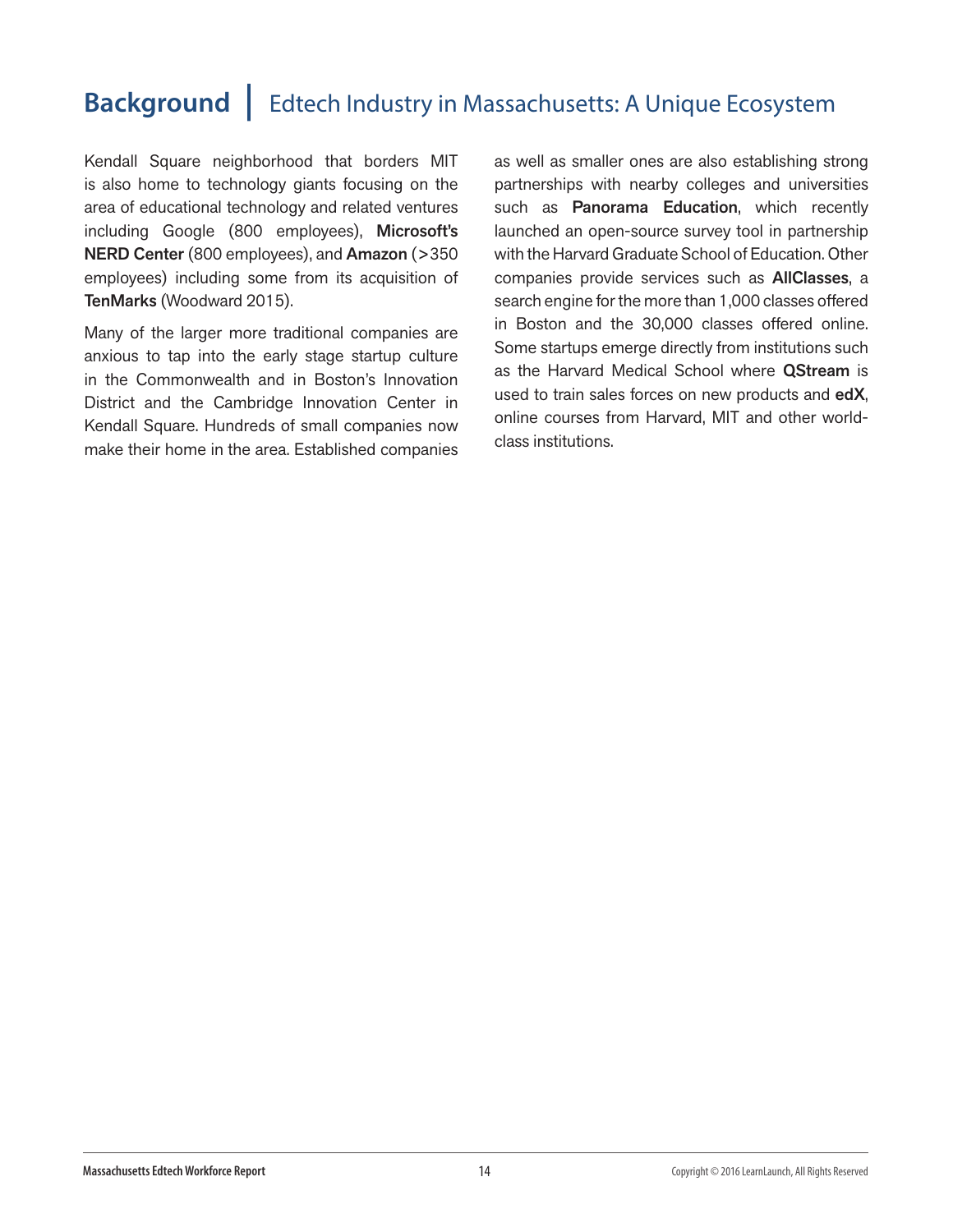## **Findings: The Edtech Workforce in Massachusetts |**



The following sections report on data from our research on known Massachusetts Edtech companies verified by the LinkedIn database as well as the results from our phone and online survey.

#### Total Edtech Companies and Employees

A list of extant EdTech companies was compiled from a variety of source including association and industry databases and supplemented with data from LinkedIn. Human resource directors from larger and mid-size companies were interviewed when possible and the remaining data was collected through the use of an online survey sent to all Massachusetts Edtech companies and by using LinkedIn.

The survey produced a response rate of 12%. Survey responses were then corroborated with LinkedIn data to confirm that LinkedIn was able to generate an approximate estimate of employee numbers. We then used LinkedIn to retrieve employee numbers for the remaining companies we had identified as having employees in Massachusetts.

The survey and secondary research captured the following:

- There are 411 Edtech companies in Massachusetts. This number is a conservative estimate based on available data. We assumed there was an undercount and added 10% of the pre-revenue startups, to arrive at an estimate of 430 Edtech companies in the state.
- These companies currently have between 20,000 and 25,000 employees working in Edtech positions.

The surveys, completed by 12% of Edtech company executives indicated that:

- 61% of companies reported an increase in the hiring of Edtech employees compared to three years ago.
- 90% of companies project that they will need to increase their hiring of Edtech employees in 2018.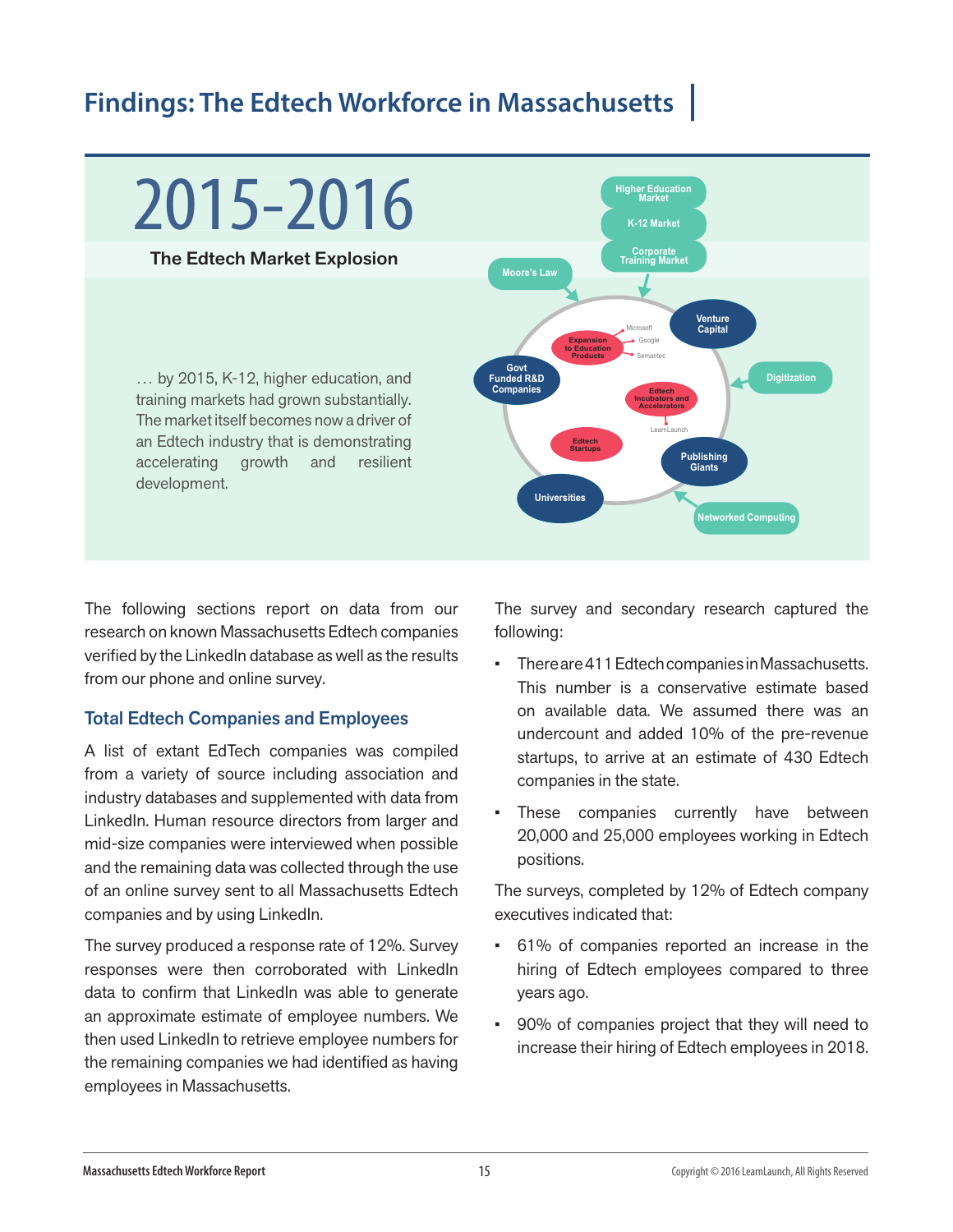## **Findings: The Edtech Workforce in Massachusetts |**

#### Types of Edtech Companies

Identified EdTech companies with employees in Massachusetts were grouped based on number of employees into three tiers:

| <b>Type</b>                                     | # of<br><b>Companies</b> |
|-------------------------------------------------|--------------------------|
| Pre-Revenue Start Up Company<br>$(5$ employees) | 225                      |
| Mid Size Company<br>(5 to 49 employees)         | 128                      |
| Established (>49 employees)                     | 58                       |
| Unidentified<br>(10% of Pre-Revenue Start Ups)  | 22                       |
| Total                                           |                          |

#### Qualitative Findings on the Edtech Work Environment in Massachusetts

In our phone and online surveys we asked company executives to tell us about the factors in the Edtech work environment that could positively or negatively influence their company's growth. On the positive side the ecosystem is providing abundant capital and a high-quality workforce. The K-12 and higher education markets are finally making the shift from print to digital and appear vibrant. Challenges remain, however, and the education market is strapped financially, and reluctant to accept change.

Below are some representative comments:

#### **OPPORTUNITIES**

#### **Capital**

- Access to capital/investment capital/federal monies/foundation support (variations on this were mentioned by almost a dozen respondents)
- Increased investment, particularly in companies that sell to universities.

#### Workforce Expertise

• Great talent pool (mentioned by 3)/great cost of living

- Being surrounded by companies with a common passion and mission for education is conducive to forming content partnerships.
- Building a company with a blend of business entrepreneurs and educators.

#### Expanding Market

- There is a positive number of teachers going into Edtech and looking for opportunities, which will ultimately benefit our company's growth and positive outcomes. (mentioned by 2)
- Customer awareness and bulk product purchases will grow.
- Greater visibility at schools for the purpose of distribution partners.

#### Massachusetts Environment

- Innovative programs like the MassTech Collaborative's reimbursement for interns.
- More recognition in the community of the value of our work

#### **Technology**

• Advances in technology, particularly machine learning, could have enormous impact.

#### **CHALLENGES**

#### Market Conditions

- Cost of content keeps going up, and the threat to security and privacy can be a factor for us.
- Schools are in different places with implementation and sophistication.
- Schools' unwillingness to pay for Edtech products and services.

#### Massachusetts Environment

• Higher taxes and the requirement to make my freelancers into part-time employees could influence us negatively.

#### **Technology**

- Technology is constantly changing. It is expensive to keep up with.
- I hire many contractors per year, just very few employees.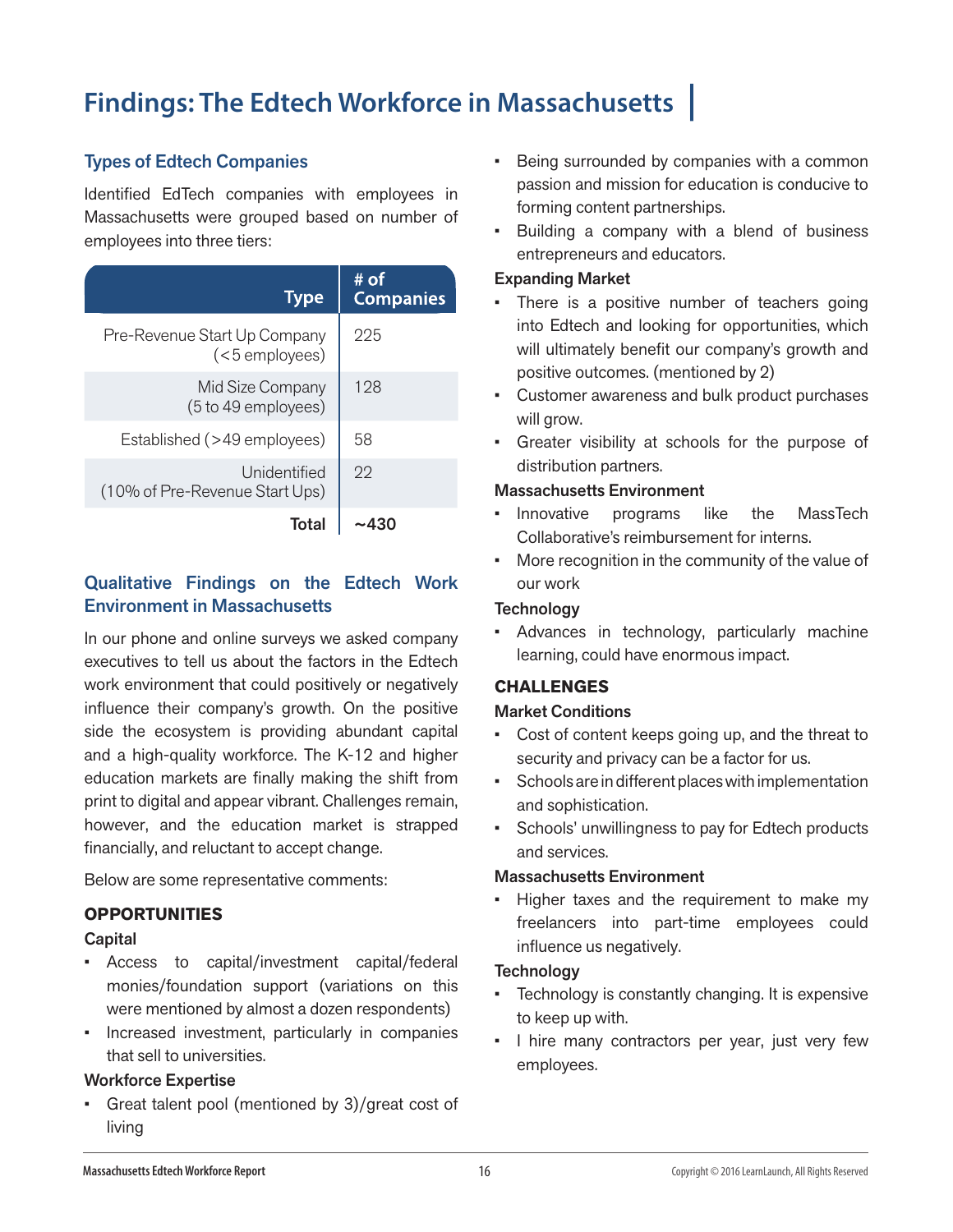## **A Vision for the Future |**

The Commonwealth of Massachusetts is a leader in learning and technology. With its rich and unique ecosystem containing world famous research institutions, universities, educational publishers, and innovation districts in Boston and Cambridge the state is leading the way for innovative solutions to educational challenges in K-12, Higher Education, and corporate professional development and training.

Large educational publishing companies have already voted with their feet: Houghton Mifflin Harcourt, Pearson, and McGraw Hill all have large established bases in the Greater Boston Area. Google, Microsoft, and Amazon have also jumped on board in the Edtech sector in Boston and they are part of an ecosystem of roughly 400 other Edtech companies, many of them supported by or connected to the dozens of research institutes, colleges, universities, and associations that work in this sector.

Massachusetts excels in education, publishing, technology, and innovation: it has become a natural home for a thriving Edtech industry. The strengths unique to the state provide synergy for an innovation economy that is driving economic growth in jobs and providing more efficient and effective learnercentered solutions for schools and industry.

While this report provides an initial perspective on the education technology workforce in Massachusetts, it is critical to extend the analysis to further substantiate the number of companies working in Massachusetts, as well as direct reporting of the employee numbers. This involves increasing the participation in the online survey as well as extending the structured telephone interviews and creating an advisory board of industry executives to help in planning for a more precise measurement and definition of the industry.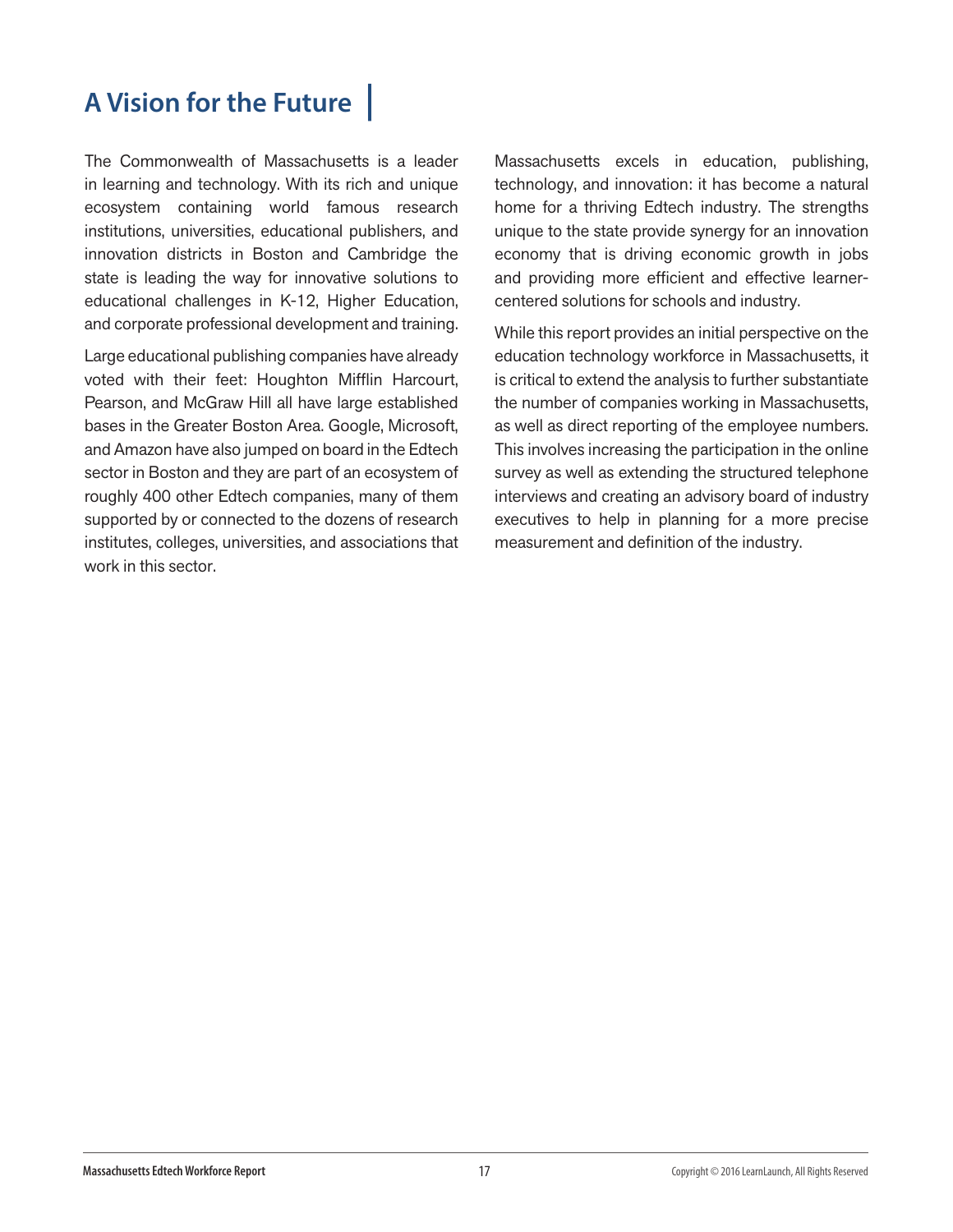## **Sources |**

2015 / 2016 Annual Index of the Massachusetts Innovation Economy (2015). The Innovation Institute at the Massachusetts Technology Collaborative. Available: http:// index.masstech.org/

Association for Talent Development's (ATD 2014). See: Miller, Laurie. (November 2014). *2014 State of the Industry Report: Spending on Employee Training Remains a Priority.* https://www.td.org/Publications/Magazines/TD/TD-Archive/2014/11/2014-State-of-the-Industry-Report-Spending-on-Employee-Training-Remains-a-Priority

Bailey, A., Davis, P., Henry, T., Loureiro, K. (2014). The Digital Disruption of Education Publishing. The Boston Consulting Group. Available: https://www.bcgperspectives.com/ content/articles/education\_media\_entertainment\_ digital disruption education publishing/

Cengage Learning Web Site. (2014). http://news.cengage. com/corporate/cengage-learning-relocates-corporateheadquarters-to-boston/

Eden Dahlstrom, D. Christopher Brooks, and Jacqueline Bichsel (September 2014). "The Current Ecosystem of Learning Management Systems in Higher Education: Student, Faculty, and IT Perspectives." Research report. Louisville, CO: ECAR. Available: http://www.educause. edu/ecar

Etherington, Darrell (2015). "LinkedIn To Buy Online Education Site Lynda.com For \$1.5 Billion." TechCrunch, April 9, 2015. Available: http://techcrunch. com/2015/04/09/linkedin-to-buy-online-education-sitelynda-com-for-1-5-billion/

Houghton Mifflin Harcourt (2013). Media Kit. Available: http://www.xconomy.com/boston/2014/08/05/howgoogle-microsoft-and-amazons-boston-area-officesstack-up/

Horn, Michael B. (2015) Five Predictions for Education in 2015. Clayton Christensen Institute for Disruptive Innovation. http://www.christenseninstitute.org/5 predictions-for-education-in-2015/#sthash.LGDyiFDB. dpuf

Johnson, L., Adams Becker, S., Estrada, V., and Freeman, A. (2014). NMC Horizon Report: 2014 K-12 Edition. Austin, Texas: The New Media Consortium. Available: http://www. nmc.org/publication/nmc-horizon-report-2014-k-12 edition/

Mass Technology Leadership Council (2015). Growing 100K Tech Jobs: Trends, Insights, and Opportunities within the 2020 Challenge. Report. Available: http://www. masstlc.org/?page=2015StateofTech

National Assessment of Educational Progress (2015). The Nations Report Card 2015 (and earlier years). Available: http://www.nationsreportcard.gov/. For summary see also Massachusetts Department of Elementary and Secondary Education: http://www.doe.mass.edu/news/news. aspx?id=7846

Richards, John & Stebbins, Leslie (2014). 2*015 U.S. Education Technology Industry Market: PreK-12.* Washington, D.C.: Software & Information Industry Association. Available: http://www.siia.net/Press/SIIA-Estimates-838-Billion-Dollars-US-Market-for-PreK-12- Educational-Software-and-Digital-Content

Simba Information. (2013). *Getting ready for the Common Core 2013-2014.* Rockville, MD: Simba Information. Available: http://www.simbainformation.com/Ready-Common-Core-7797257/

Smith, Aaron (April 4, 2015). "U.S. Smartphone Use in 2015." Pew Research Center. Internet, Science and Tech. Available: http://www.pewinternet.org/2015/04/01/ chapter-one-a-portrait-of-smartphone-ownership/

Snyder, T., de Brey, C. & Dillow, S. (Digest 2016). *Digest of Education Statistics 2014* (NCES 2016-006). National Center for Education Statistics, Institute of Education Sciecnes, U.S. Department of Education. Washington, DC.

Wilhelm, Chelsea (2014). 1980's Planning in 2014: A State-by-State Look at Edtech Planning. EdCentral.org Report. Available: http://www.edcentral.org/state-bystate-look-ed-tech-planning

Winters, Michael & McNally, Tyler (2014). US Edtech Funding Hits \$1.36B. EdSurge. Available: https://www. edsurge.com/news/2014-12-23-2014-us-edtechfunding-hits-1-36b

Woodward, Curt (August 5, 2014). How Google, Microsoft, and Amazon Boston-Area Offices Stack Up. Xconomy.com. Available: http://www.xconomy.com/ boston/2014/08/05/how-google-microsoft-andamazons-boston-area-offices-stack-up/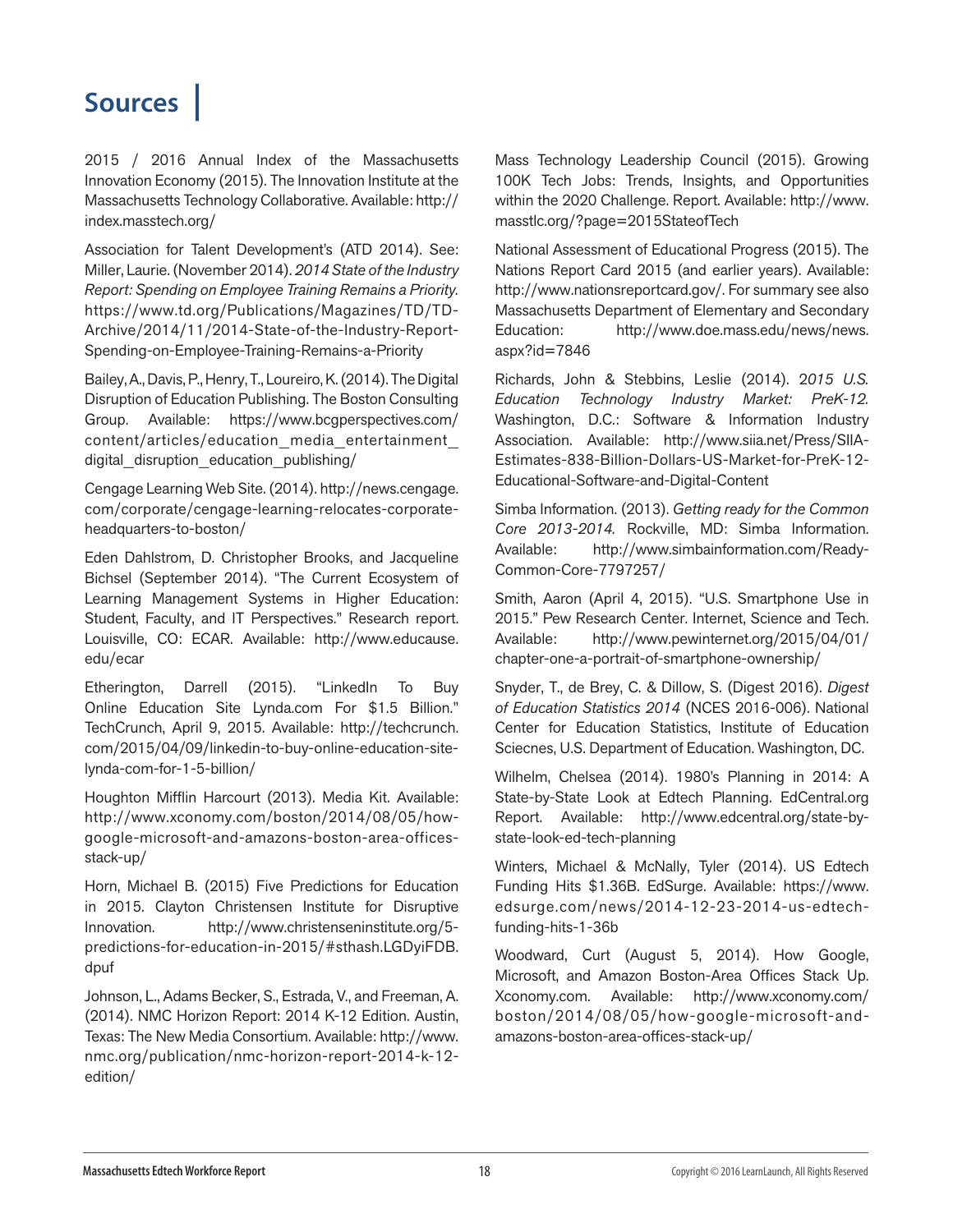30 Hands Learning 360Kid 3Play Media 7 Generation Games Aabius ABOVE Solutions Abroad101 Academic Room AcademicMerit Accelerated College Experiences AcceptU Acentech, Inc. Acronis Admitster AidCalc Aldebaran Robotics Allclasses Amazon Amplify Applyful Arukay Apprendis Apps Kids Love, LLC AspirEDU **ASSISTments** Astaro Internet Security Atentiv Aternity Authess Aveniros Avenue100 AVG Technologies USA, Inc. Avid Education Axiom Learning Axis Communications Inc.

Bab'l Books Bald Wisdom Balefire Labs Bare Tree Media Best Bilingual Solutions **BetterLesson** Blackboard BLOXX Inc Blue Socket Bodimojo **BoomWriter** Boston Search Group **Boundless** Bradford Networks Brightchinese.com Brightloop buddy sySTEM Build-It-Yourself buildPathways Bus Radio Cambium Learning Technologies Cambridge Computer **Cammpus Campuslively** CampusTap Canson Inc. Capital Network Carbonite Inc. CareAcademy **CareerDots** CareerVillage Carney Sandoe & Associates **CAST** Cengage Center for Education Leadership and **Technology** Center of Math Certica Solutions Chalk Talk International Chalkup **Chapter** Circle Twelve Inc. **ClassHook** Classy **CloudLock** ClubGecko Cognii College Snaps CollegeWeekLive Columbia Mfg. Inc. Concord Consortium ConnectEdu Constant Contact Consulting Services for Education Correct Class CourseAdvisor Cram Fighter CRC Press Cue Think Curious Learning Curriculum Associates Davis Publications Desire2Learn DoInk Double Masters Dream Beamer Dynamic Education Solutions E Ink Corporation EBSCO Publishing Eckel Noise Control Technologies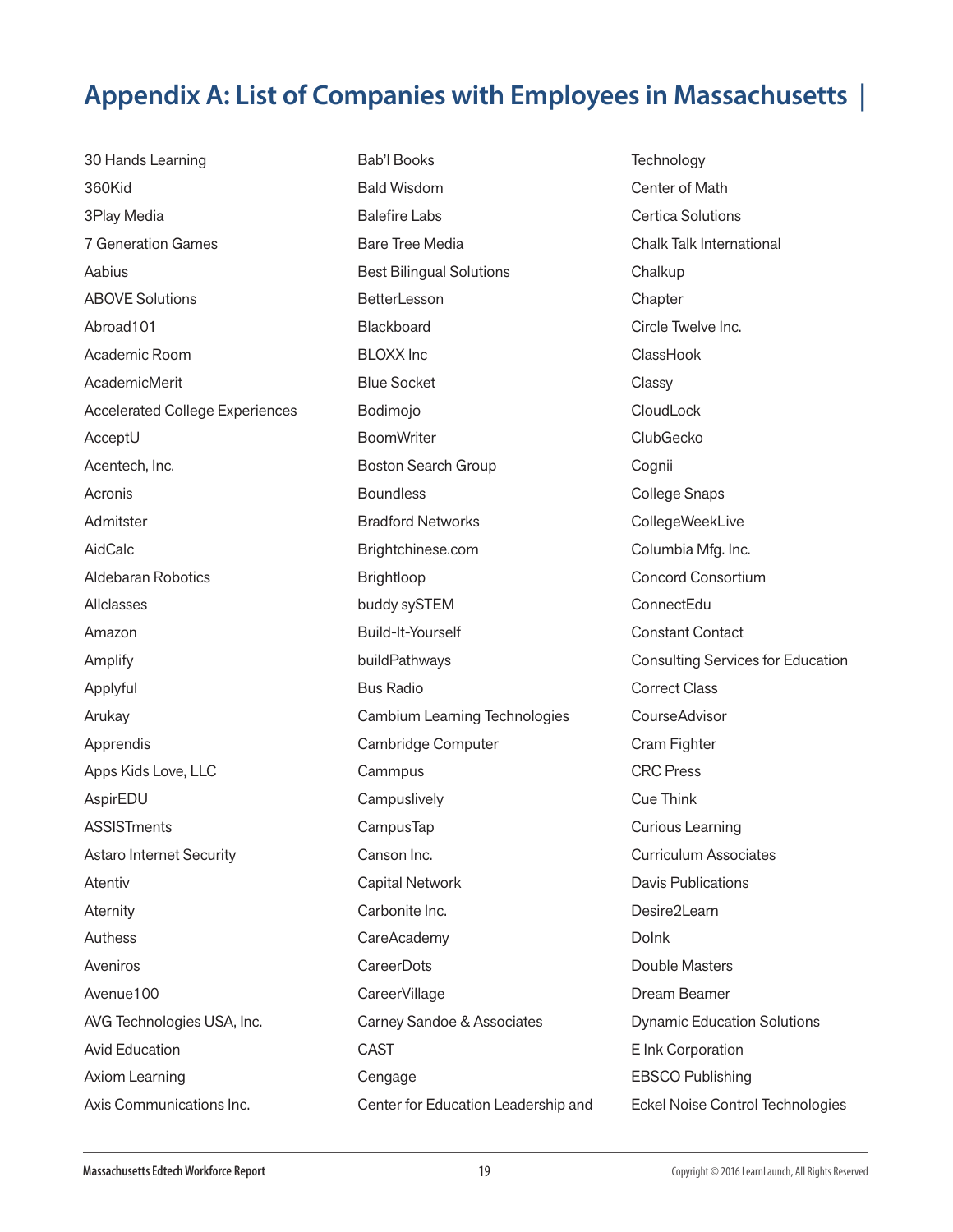EDC EDCO (Instructional Tech) EdFolio EdTech Times EdTechTeacher edtrips eduCanon Education First Education Modified Educational Collaborators Educational Rap Educators For Social Responsibility Edudemic edumetrics Eduporium **Edutainment Eduventures** Edvisors edX Electrokite Electronic Specialists, Inc. Ellevation Emperical Empow Studios Empowerment Through Education Encyclopedia of Life English Advantage English Central **EnglishHelper** Enterasys Epiguem EPS Literacy & Intervention esped.com, Inc. Ethical Science Education Coalition evertrue

Everyday Speech **EvoText** Exeter Group Exinda Experian QAS Exploros **EzLOMS FableVision** Facing History and Ourselves FEV Tutor Firecracker First First Advantage Educational **Assessments Flashnotes** Flink Learning Fluidity Software Focus EduVation, Inc Fulbridge Education **FurtherLearning** Futures HealthCore, The Games for Language **GatherEducation** GEN2 ROBOTICS, LLC General Assembly Genius.box Giant Otter Technologies Gibson Hasbrouck & Associates Glogster EDU Google **Gradeable** Green Door Labs Greenlocke Technology Hablando Con Julis Hinds and Associates

History in Motion Houghton Mifflin Harcourt **HourlyNerd** HP **Hstry** i4Class Ingram Integrated Technology Group (ITG) Intellify Learning **InterLACE** Invite Education Isabella Products it's learning inc iWorksheet JamHub Jenzabar JogNog JoVE Jumpido JumpOffCampus K12 Interactive Kaspersky Lab Kaymbu Keep Me Certified KidSmart Kinems Knode KnowAtom Kronos Incorporated **LearnBolt** Learning Games Network Learning Unlimited **LearningTouch LearnObject** Lesley University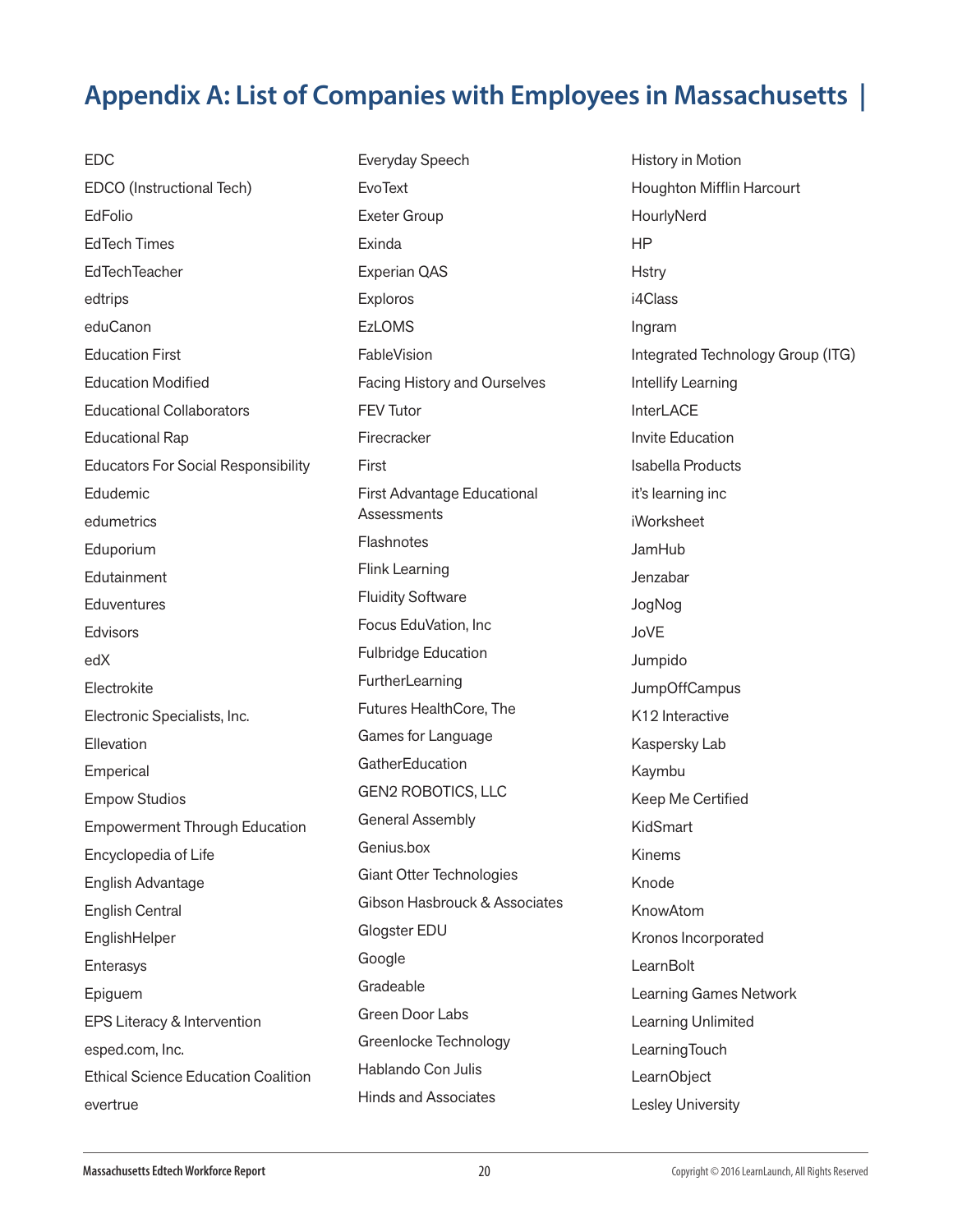Lexia Learning Lifeables Lifeguard Games Lista International Corp. ListenCurrent LitPick Little Worlds Interactive Looking Forward Lab LTG Exam Prep Luxanova Macmillan Maestro Learning or Flink Learning? Marhaba Project **MassCUE** MatScience21 **McGraw** Media Modifications Ltd. Mediasite by Sonic Foundry Medical Exchange **MentorLink** Metacog MetaMoo Microsoft Mimio MindEdge MiniPCR MIT Press Journals MobileEd Modit ModuForm Monkey in the Middle Apps Museum of Science Muzzy Lane, Inc. MyEdGPS National Evaluation Systems

**NativeBrain** Nature Publishing Group - Scitable by Nature Education Ness USA, Inc Newbridge Educational Publishing NI-O Toys **Ninebrain** Novell, Inc. Novus Laurus Nuance Communications NuVu Studio Nxtfour Onboard Academics One Hen Inc **Outlearn** Outside the Classroom Owen Software Inc Panorama PaperBots, LLC Parent Cortical Mass **Patheer** PB n' Games PCG Education Pearson peerTransfer **PennFoster** Persistence Plus Persuasive Games Philips Health Care PieceWise Pinnacle Learning PIP Learning Technologies Playrific Plaza Familia Plexx

Pragya Systems **PrepForward** Prime Student Loan Corp Private School Innovator proctorcam ProGo Learning, Inc Project Lever Propagate Vocabulary purple suitcase **OStream QuadWrangle** Quick Key Quill (Empirical) Real Asset Management Recovend Rediker Software, Inc. REEL Entrepreneurs/ REEL College Ventures Renaissance Network Responsive Classroom Ribas Associates and Publications RM Education Robotix Rosetta Stone RoundShip **Scholastic** School Fuel School Twist School Yourself **SchoolCnxt ScreenRetriever ScriptEd Searchsoft** Secure-It Inc. Sensational Student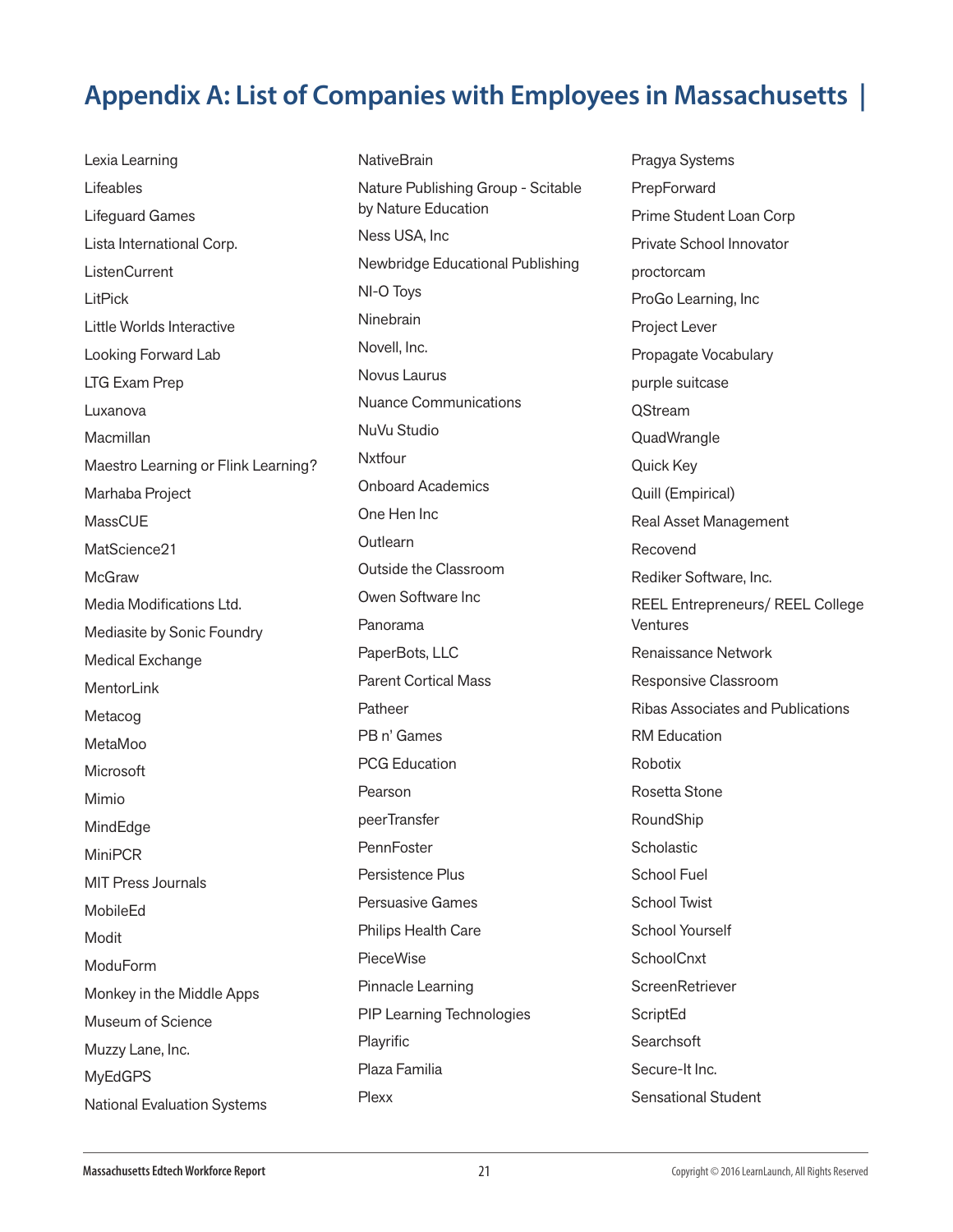Shorelight Education SilverPlatter Information, Inc. **SimpleTuition SimplexGrinnell** Simply Teach Tech SingaLingo Singing Torah **SitterCycle** Six Red Marbles Skill Guru SmartEDU, Inc. smarterer Social Context Model Socrative Software MacKiev Software Secure SolidWorks Corp Solution Grove Sophos South End Technology Center @ Tent City Speech4Good Spire SputnikBot SRG Technology, LLC Stages Publishing Staples Advantage StartUp Institute STEM Beginnings Story + Structure Storyboard That Streambino Studyn.us **StudyPoint SumEqual** 

Symantec Corporation Symbolic Studio Synaptic Global Learning LLC Teachers Connect **TeachPoint** Technology for Autism Now Teen Life Media **TeenFreeway** TenMarks Education TERC Terrapin Software **Testive TestTubeGames** Texthelp Systems Inc. The Achievement Network The Answer Pad The Dwelling The Guru Circle The Tap Lab The Teaching Genome The Time Tribe The VHS Collaborative The Virtual High School Thermo Fisher Scientific ThinK-12 Learning, LLC **TinkerStories** TNTP Tott Labs **Tuatara** Tufts Center for Engineering Education Outreach **Twyxter Typeracer** uConnect uMinca

Union of Concerned Scientists Unnivers Upromise Schools Upward Mobility **UTours** Vertical Learning Labs Victory Productions Virtual Classrooms **VitalSource** Vocab Network Voiceit Weiner Family Studios **WGBH** WIDE World Willow Education WizCom Technologies **WizIO WonderBuilders** X2 Development Corp. Xlibrio Xollage Xtralis, Inc. Yaya Play LLC yearup Yolink (TigerLogic Corporation) You Can Do The Rubik's Cube! Zeeen ZNAKA.com Zogics First Aid Kits, Gym Wipes & Hand Sanitizers ZOLL Medical Corporation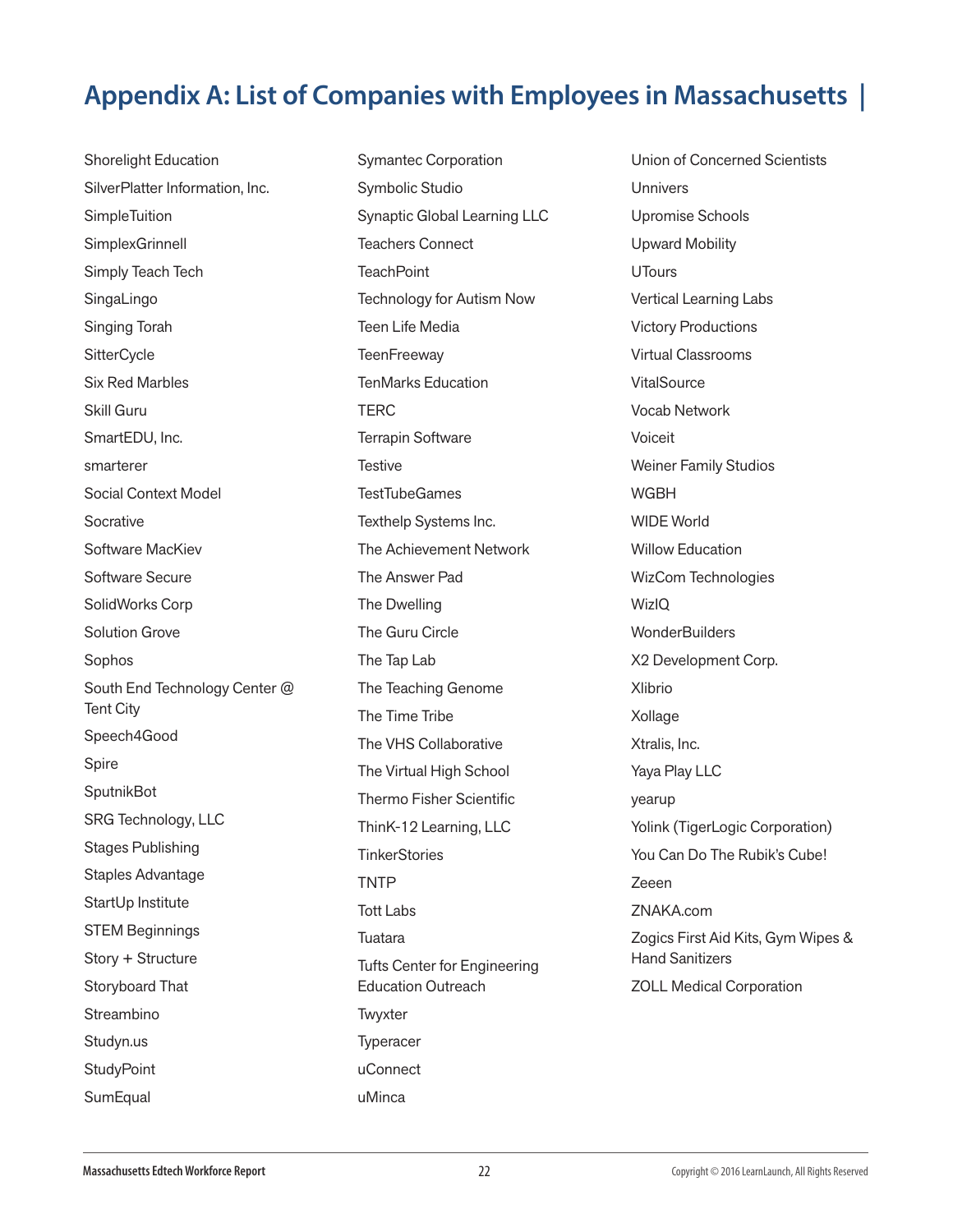## LearnLaunch

**Edtech Workforce Survey**

**LearnLaunch is working with Consulting Services for Education (CS4ED) to conduct a survey of the Edtech workforce in Massachusetts in order to evolve a vision for future growth and a strategy for promoting legislation to support the Edtech industry.**

**This survey will take 10 minutes and information provided will remain anonymous. We will include your company name as a participant in the study if you provide permission below.**

LearnLaunch is a Boston-based organization dedicated to connecting, supporting, and growing greater Boston's Edtech ecosystem to drive innovation and transform learning. CS4Ed works with publishers, technology companies, educational non-profits and higher education institutions as they negotiate the rapidly changing education landscape.

For questions about this survey please contact the survey team at: employmentsurvey@learnlaunch.com.

#### **\* 1. Company Name & Main Location**

Company Name

Location (City, State)

**2. Who is completing this survey? (We will only use this information to contact you if we have a \* follow-up question.)**

| <b>First Name</b> |  |
|-------------------|--|
| Last Name         |  |
| Title / Role      |  |
| Phone No.         |  |
| Email             |  |
|                   |  |

1 of 5  $\pm$  5  $\pm$  5  $\pm$  5  $\pm$  5  $\pm$  5  $\pm$  5  $\pm$  5  $\pm$  5  $\pm$  5  $\pm$  5  $\pm$  5  $\pm$  5  $\pm$  5  $\pm$  5  $\pm$  5  $\pm$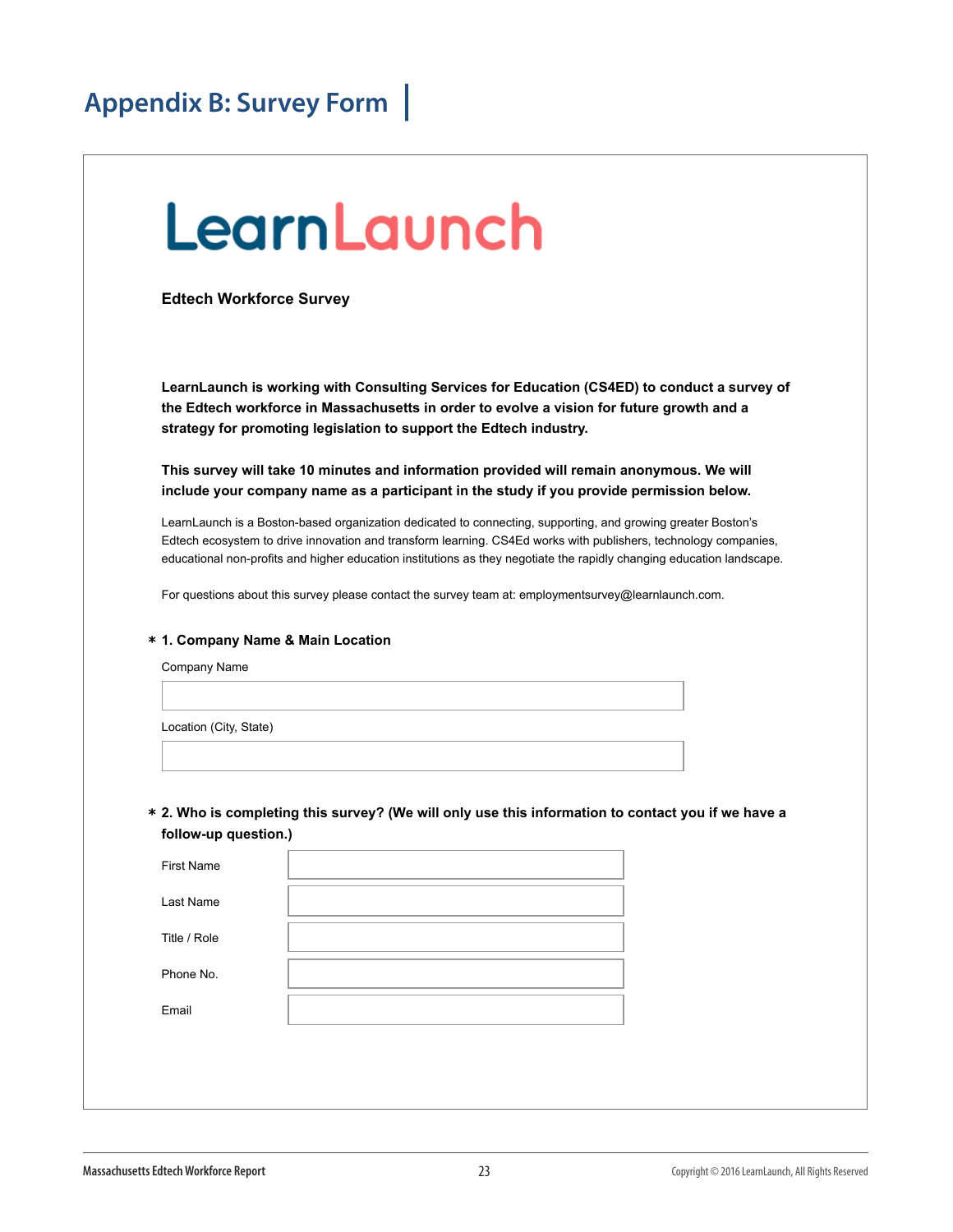**\* 3. What market does your company serve?**

| Early Learning |
|----------------|
|                |

 $\top$  K-12

| Higher Ed |
|-----------|
|-----------|

| Continuing Education / Corporate Training |  |  |
|-------------------------------------------|--|--|
|                                           |  |  |

Other

(for "Other" - please specify)

**\* 4. What does your company do?**

**\* 5. When was your company established (month / year)?**

**6. What category best describes your company?**

- Early Stage / Pre-Revenue Startup
- Early Revenue Startup
- **High Growth Company**
- Established Company
- Social Enterprise
- Non-Profit
- $\bigcirc$  Other

**7. What is the range in price for your products or services? (Please make a best-guess estimate.)**

 $2 \times 5$  10/27/15 11:48 AM and  $2 \times 5$  10/27/15 11:48 AM and  $2 \times 5$  10/27/15 11:48 AM and  $2 \times 5$  11:48 AM and  $2 \times 5$  11:48 AM and  $2 \times 5$  11:48 AM and  $2 \times 5$  11:48 AM and  $2 \times 5$  11:48 AM and  $2 \times 5$  11:48 AM and  $2 \times$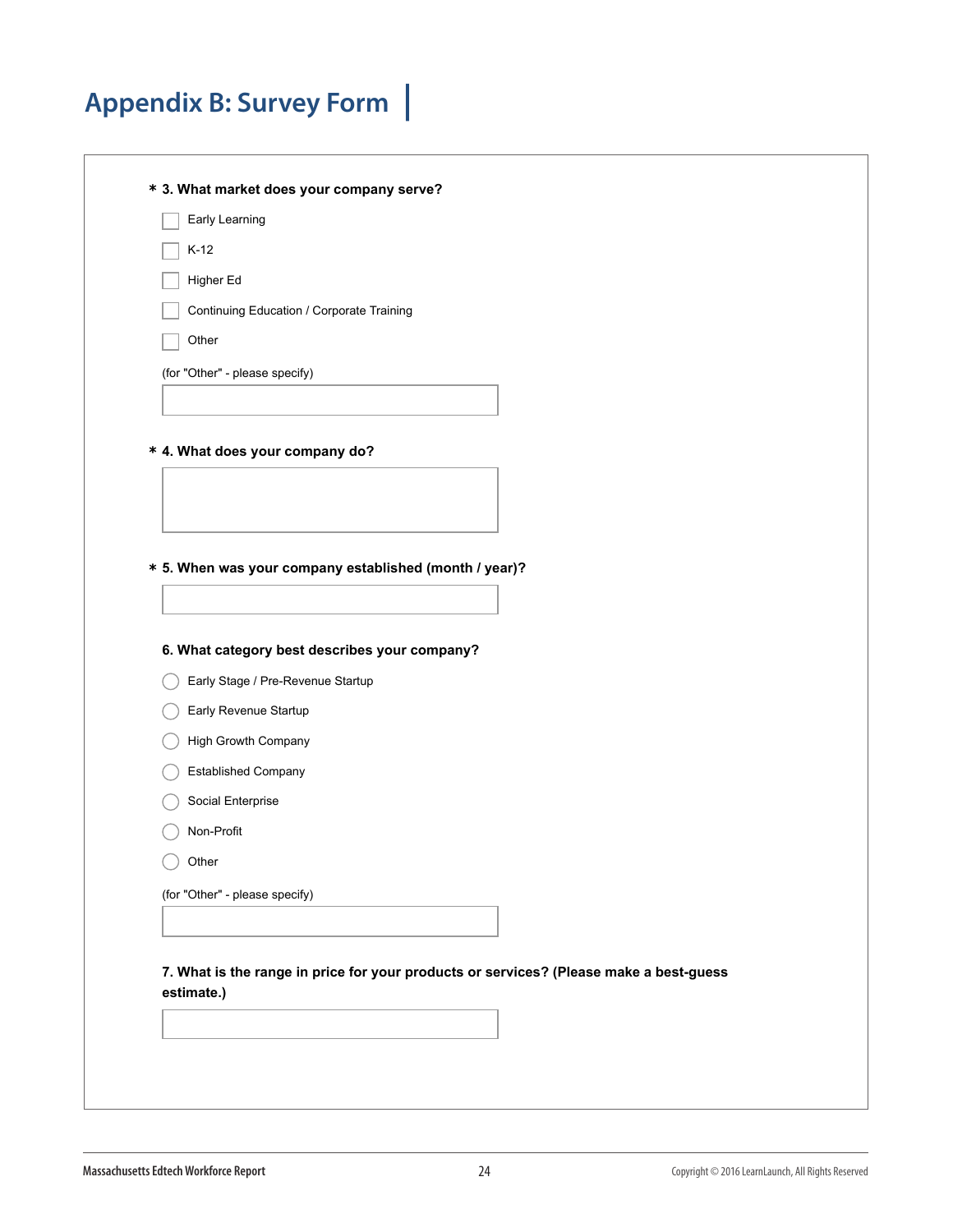|                                | * 9. How many locations does your company have in Massachusetts?                                                                                        |  |  |
|--------------------------------|---------------------------------------------------------------------------------------------------------------------------------------------------------|--|--|
| One location only              |                                                                                                                                                         |  |  |
| 2 to 4 locations               |                                                                                                                                                         |  |  |
| 5 to 9 locations               |                                                                                                                                                         |  |  |
| Other                          |                                                                                                                                                         |  |  |
| (for "Other" - please specify) |                                                                                                                                                         |  |  |
|                                |                                                                                                                                                         |  |  |
|                                |                                                                                                                                                         |  |  |
|                                | * 10. How many Edtech employees (including those who work on digital publishing) does your<br>company have working in Massachusetts?                    |  |  |
|                                |                                                                                                                                                         |  |  |
|                                |                                                                                                                                                         |  |  |
|                                |                                                                                                                                                         |  |  |
|                                |                                                                                                                                                         |  |  |
|                                | * 11. Compared to three (3) years ago, does your company currently have more, less, or the same<br>number of Edtech employees working in Massachusetts? |  |  |
|                                | Less than the number three years ago                                                                                                                    |  |  |
|                                | Same number as was three years ago                                                                                                                      |  |  |
|                                | More than the number three years ago                                                                                                                    |  |  |
|                                |                                                                                                                                                         |  |  |
|                                | * 12. How many Edtech job openings in Massachusetts do you have today? How many did you                                                                 |  |  |
| Number of job openings today?  | have three years ago? How many do you expect 2-3 years from now?                                                                                        |  |  |
|                                |                                                                                                                                                         |  |  |
|                                | Number of job openings three years ago?                                                                                                                 |  |  |
|                                | Number of job openings expected 2-3 years from now?                                                                                                     |  |  |
|                                |                                                                                                                                                         |  |  |
|                                |                                                                                                                                                         |  |  |

 $\overline{1}$  of 5  $\overline{1}$  10/27/15 11:48  $\overline{1}$  10/27/15 11:48  $\overline{1}$  10/27/15 11:48  $\overline{1}$  10/27/15 11:48  $\overline{1}$  10/27/15 11:48  $\overline{1}$  10/27/15 11:48  $\overline{1}$  10/27/15 11:48  $\overline{1}$  10/27/15 11:48  $\overline{1}$  10/27/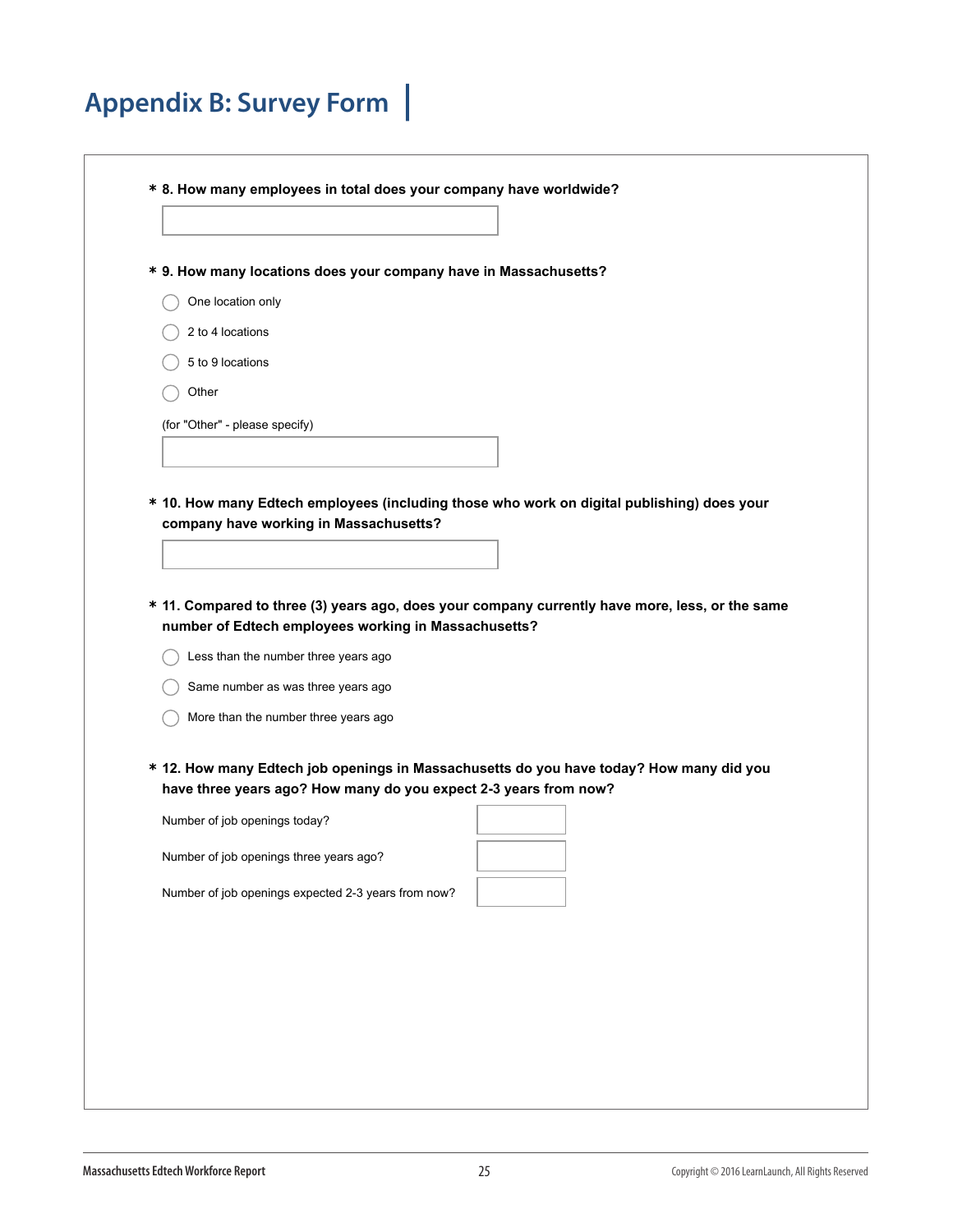| * 13. Estimate how many employees your company has in the following types of positions: |
|-----------------------------------------------------------------------------------------|
| (Please enter "none" or "0" for any category where there are no employees of that type) |

Executive Management

Middle Management

Sales, Marketing, and Customer Service

Research and Product Development

Instructional Designer / Curriculum Developer

Instructor / Teacher / Trainer

Executive Assistant / Office Administrator / etc.

Financial Management / Controller / Bookkeeper

Other(s) - please specify title(s) and number of employees in each

**14. What are the factors in the Edtech work environment that could positively or negatively influence your company's growth?**

 $\mathcal{A} = \mathcal{A} \cup \mathcal{A} \cup \mathcal{A} \cup \mathcal{A}$  of  $\mathcal{A} = \mathcal{A} \cup \mathcal{A} \cup \mathcal{A} \cup \mathcal{A} \cup \mathcal{A}$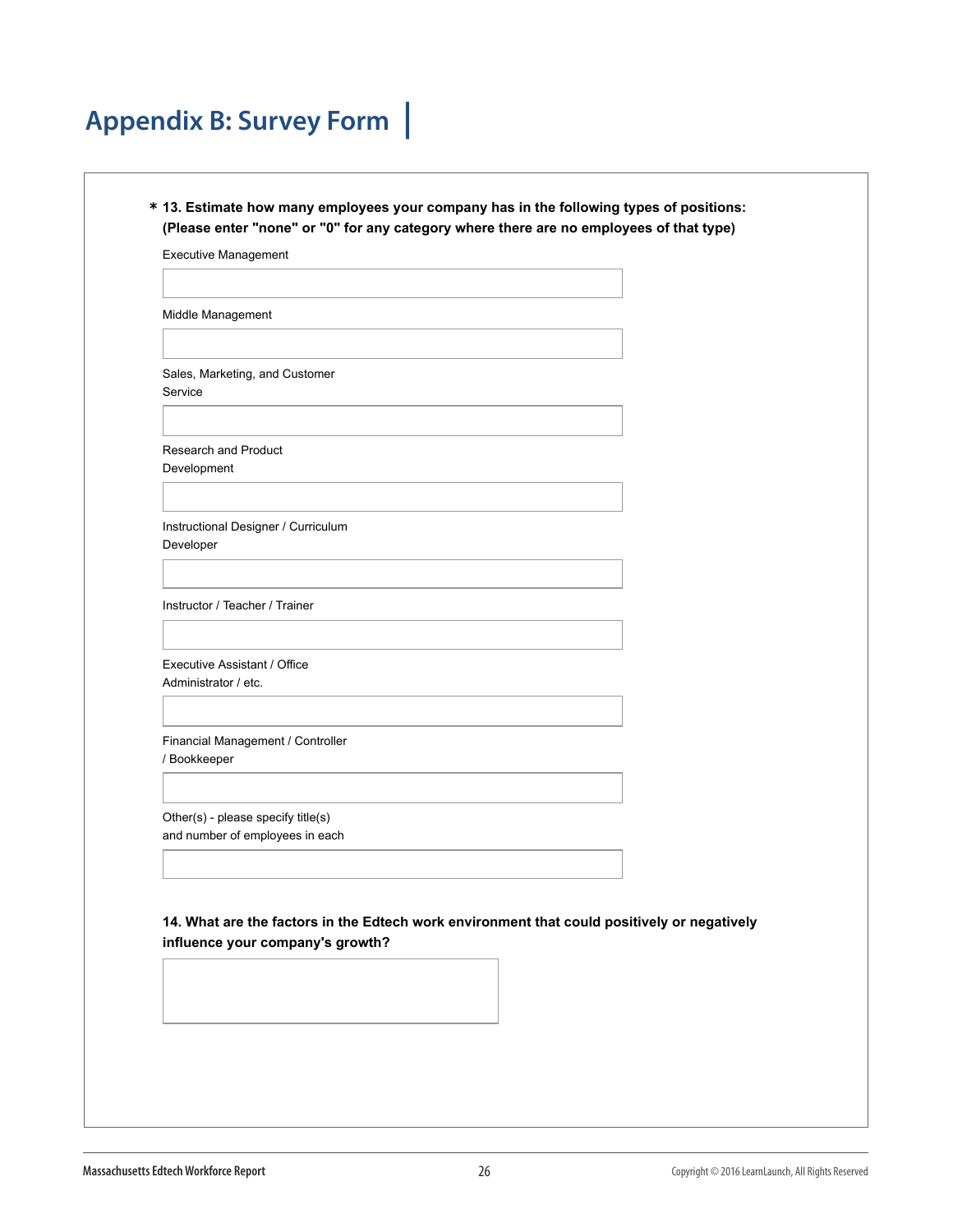|      | * 16. Do we have permission to include your company's name as a participant in this study? |
|------|--------------------------------------------------------------------------------------------|
| YES  |                                                                                            |
| $NO$ |                                                                                            |
|      | Done                                                                                       |
|      |                                                                                            |
|      | Powered by                                                                                 |
|      | SurveyMonkey <sup>®</sup>                                                                  |
|      | See how easy it is to create a survey.                                                     |
|      |                                                                                            |
|      |                                                                                            |
|      |                                                                                            |
|      |                                                                                            |
|      |                                                                                            |
|      |                                                                                            |
|      |                                                                                            |
|      |                                                                                            |
|      |                                                                                            |
|      |                                                                                            |
|      |                                                                                            |
|      |                                                                                            |
|      |                                                                                            |
|      |                                                                                            |
|      |                                                                                            |
|      |                                                                                            |

 $\mathcal{L}_{\mathcal{A}}$  of  $\mathcal{A}_{\mathcal{A}}$  is the set  $\mathcal{A}_{\mathcal{A}}$  and  $\mathcal{A}_{\mathcal{A}}$  and  $\mathcal{A}_{\mathcal{A}}$  and  $\mathcal{A}_{\mathcal{A}}$  and  $\mathcal{A}_{\mathcal{A}}$  and  $\mathcal{A}_{\mathcal{A}}$  and  $\mathcal{A}_{\mathcal{A}}$  and  $\mathcal{A}_{\mathcal{A}}$  and  $\mathcal{A}_{\mathcal{A}}$  and  $\mathcal{A$